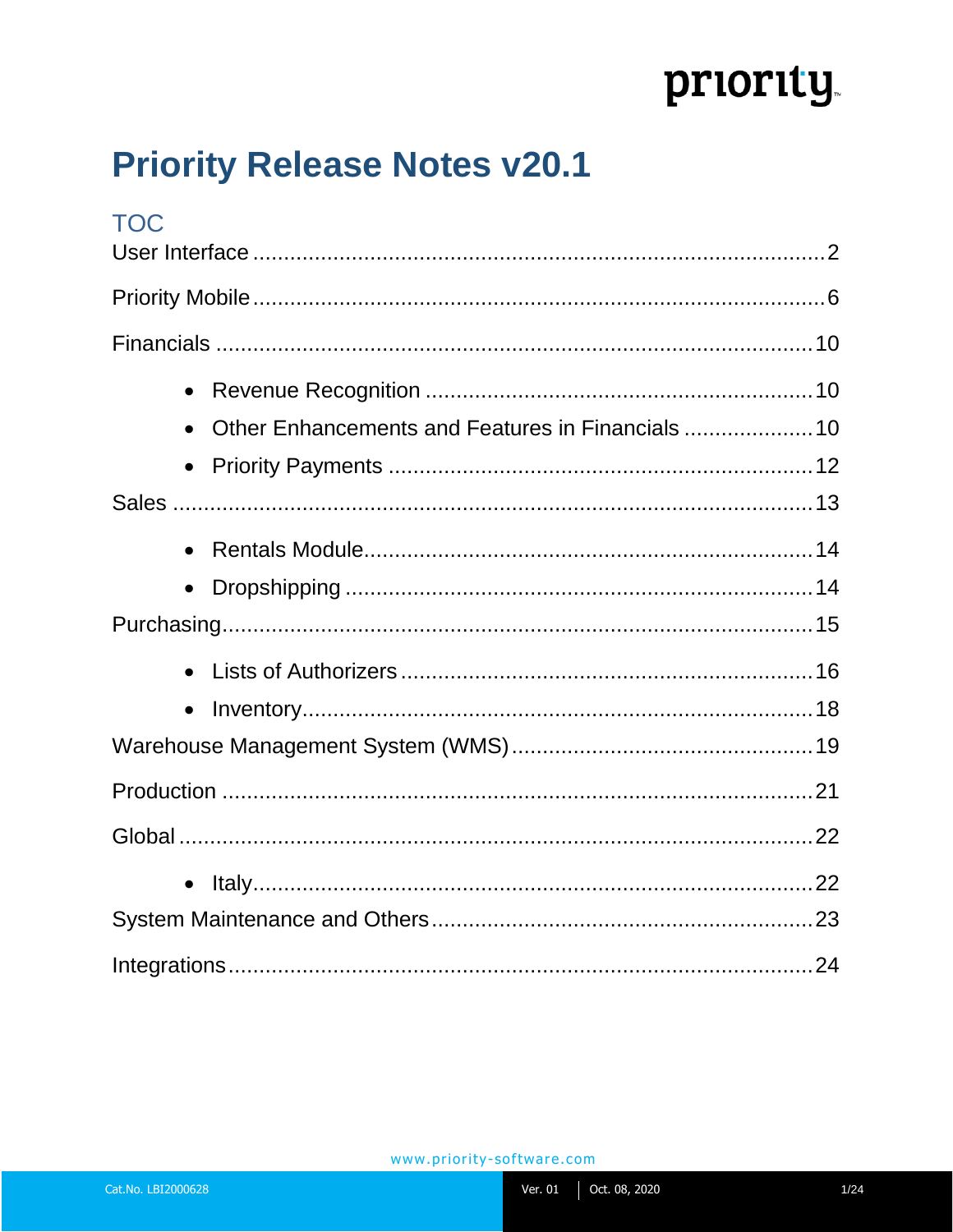### <span id="page-1-0"></span>**User Interface**

- **Using the Favorites menu as the main** *Priority* **menu -** To provide easy and fast access to forms and other entities, customized to the needs of the user and the organization, you can now replace the standard *Priority* menu with your personal favorites menu.
	- Switch to your **Favorites** menu from the upper right **Options** (**□**) menu.

|                                     | anatr              | ÷<br>3 |
|-------------------------------------|--------------------|--------|
|                                     | File               |        |
| nagement                            | Mail               |        |
|                                     | <b>Edit</b>        |        |
|                                     | Design             |        |
| Priority                            | <b>Choose Menu</b> |        |
| <b>Favorites</b>                    | Run                |        |
| <b>Recent Items</b><br>Sales Orders | Help               |        |
|                                     | Change Language    | €      |

- You can design the menu (add and delete entities, change their order, etc.) from the **Design** menu.
- **Changing the system language**  To allow easy access to changing the system's language, we relocated the language settings to the main menu and added a designated icon. This will be especially helpful for new users who begin working with *Priority* in a language that is unfamiliar to them, and wish to change the system language upon first entry.
	- After clicking **Change Language**, all languages will appear in the target language.

| anatr              |  |
|--------------------|--|
| File               |  |
| Mail               |  |
| Edit               |  |
| Design             |  |
| <b>Choose Menu</b> |  |
| Run                |  |
| Help               |  |
| Change Language    |  |
|                    |  |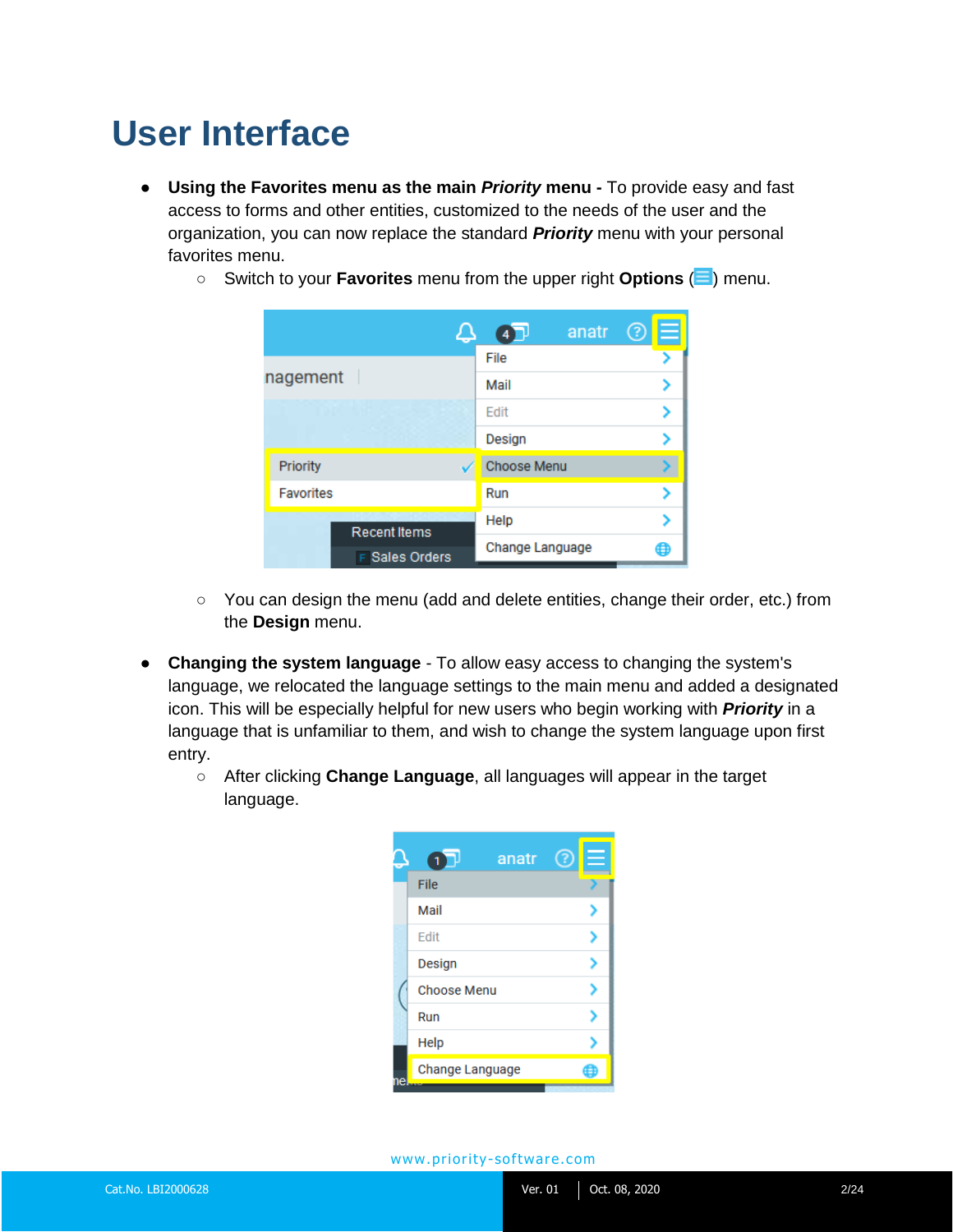- **Right-click menu in form fields** When right clicking in form fields, you'll only see actions that are relevant to the specific form and field. We adjusted this menu so you can easily and quickly identify the actions you need.
	- The **Delete Record** action was moved to the bottom of the menu and colored in red to prevent unintentional mistakes.
	- Other actions that are accessible from other menus (main menu, help menu, form settings and designated icons) were removed.

| Field Help                | IF 11         |
|---------------------------|---------------|
| Copy                      | $[Ctr] + C]$  |
| Paste                     | $[CH+VI]$     |
| Design                    | י             |
| Smart Fill                |               |
| Search by Field [Ctrl+F3] |               |
| Scroll/Edit               | [F2]          |
| Special Copy & Paste >    |               |
| Hide Record               | [F7]          |
| Clear All                 | $[CHH+F7]$    |
|                           |               |
| Delete                    | [Ctrl+Delete] |

○ Some of the actions' names in this menu were changed to reflect their functionality more accurately:

| <b>Previous Name</b>            | <b>New Name</b>                 |
|---------------------------------|---------------------------------|
| Clear Line (F7)                 | Hide (F7)                       |
| Store into Buffer (Ctrl+F9)     | Copy & Save to Buffer (Ctrl+F9) |
| Retrieve from Buffer (F9)       | Paste from Buffer (F9)          |
| Special Paste - Ignore Warning  | Paste without Warnings          |
| Find Value in Results (ctrl+f3) | Search by Field (ctrl+f3)       |
| Clear Form/List (Ctrl+F7)       | Clear All (Ctrl+F7)             |
| Default Value                   | <b>Smart Fill</b>               |
| Delete Record (Ctrl+Delete)     | Delete (Ctrl+Delete)            |

○ Actions referring to the form's design are now also located under the **Form Settings** menu, which is at the top of the form (under the settings icon). You'll find there all of the design settings: organize fields, font size, defining record colors, etc.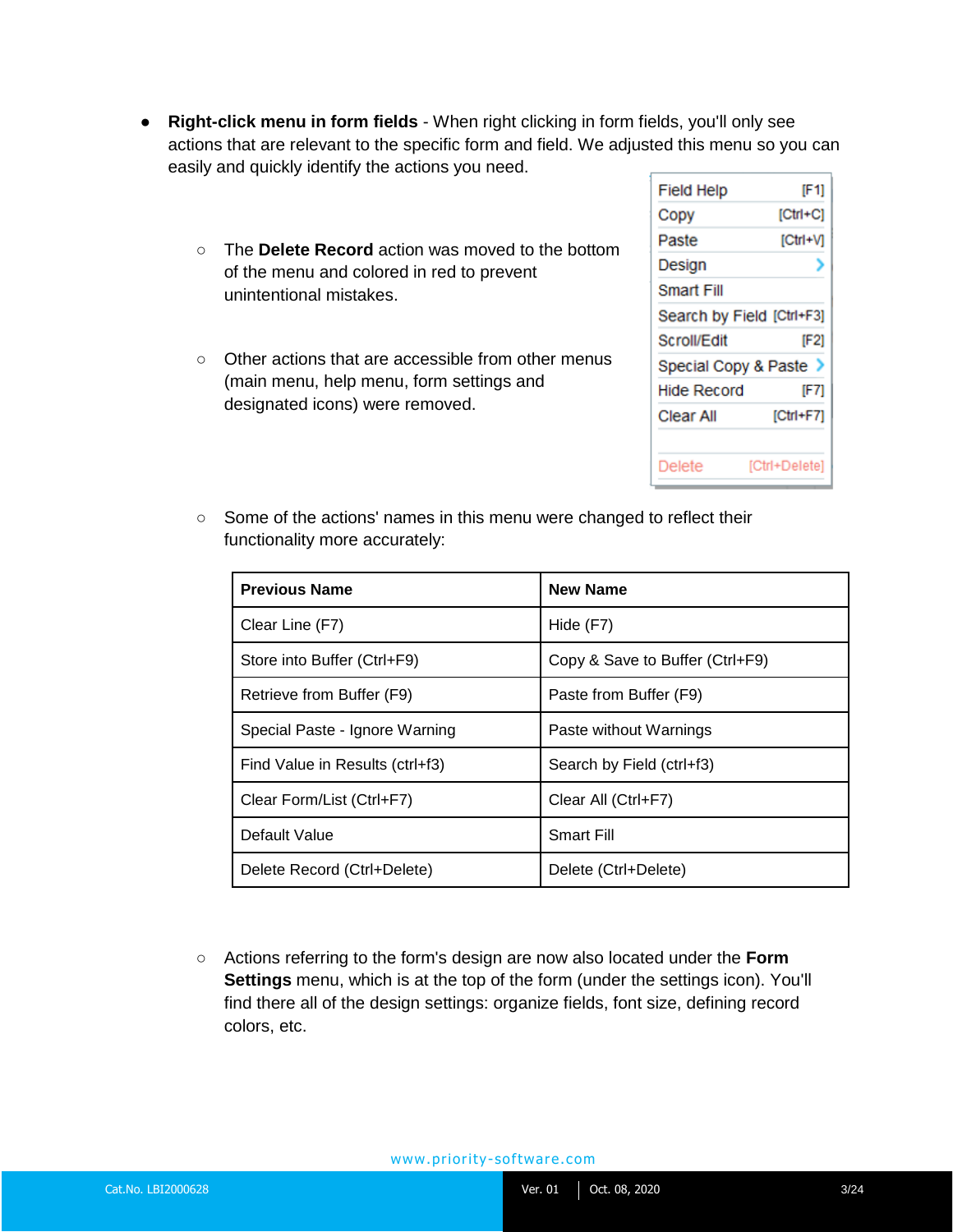● **Form Settings menu** - You can now find design options in the **Form Settings** menu (under the gear icon). We changed the menu layout to make it easier to navigate due to the addition of the design options.

| Saved Searches $\blacktriangledown$   $\Box$ $\Box$ $\Diamond$<br>ද්ඉ<br>XII<br>⋎ |            |                                            |
|-----------------------------------------------------------------------------------|------------|--------------------------------------------|
| <b>Form Settings</b>                                                              |            |                                            |
| <b>Design</b>                                                                     |            | ۱e<br><b>Customize Rules and Templates</b> |
| <b>Organize Form</b>                                                              | $Ctrl + B$ | <b>Define Business Rules</b>               |
| <b>Change Font Size</b>                                                           | ゝ          | <b>Define Autofill Rules</b>               |
| <b>Define Record Color</b>                                                        |            | <b>Word Document Generator</b>             |
| <b>Show Current Record Colors</b>                                                 |            | <b>Label Generator</b>                     |
| <b>Restore Column Widths</b>                                                      |            |                                            |
| <b>No. of Form Rows</b>                                                           |            |                                            |

● **Dynamic sorting in part search lists** - Search list results in **Part Number** and **Part Description** fields will be sorted according to the field in which the search is performed. For example, when searching for a part in the **Part Description** field, the results will be sorted by name, while when searching for a part in the **Part Number** field, the results will be sorted by number.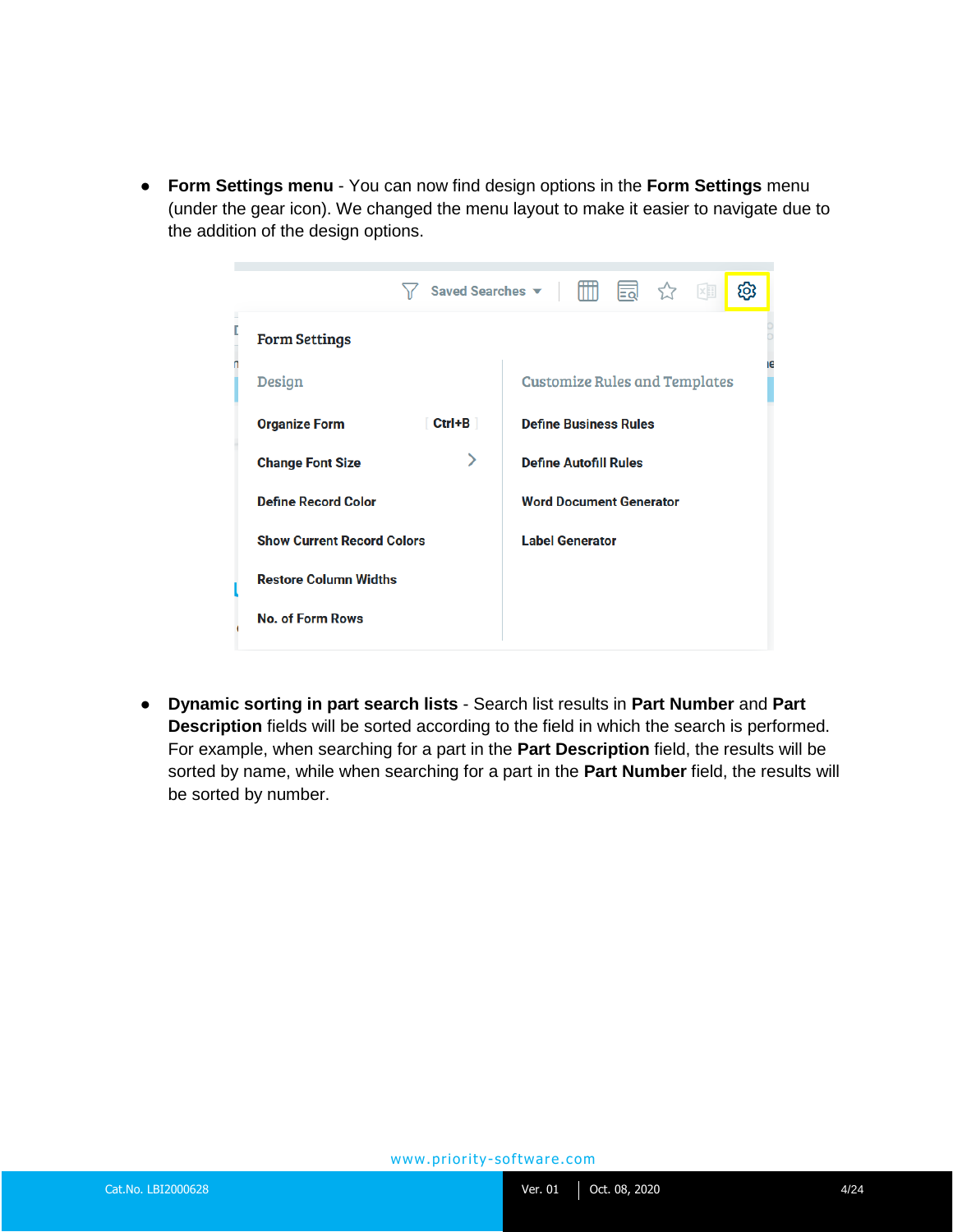● **Visibility of search lists** - Search lists for which a search category should be chosen (for example, a list of sales representatives) open in a newly designed window. Once you start typing characters, they will be highlighted in the results list, making it easier to locate the desired item.

|                       | $day \times$                       |
|-----------------------|------------------------------------|
| <b>Ignore Case</b>    | <b>Search From Start of Record</b> |
| <b>Search By Name</b> | <b>Change Search Category</b>      |
| $0001 - 1 - 1 - 1$    | <b>Dav Congi</b>                   |
| 001                   | <b>David Shi</b>                   |
| <b>Create Record</b>  | <b>Advanced Search</b><br>Ξā       |

- **Selecting companies for multi-company work** When initiating multiple companies mode in *Priority* (Options menu > **File** > **Select Multiple Companies**), you can now easily add all companies at once. If you have more than 10 companies, you'll be able to search for companies in the popup.
- **Localization - Belgium**  For those who work in the Flemish language, pressing the decimal point (.) on the numeric keyboard will produce a comma (,) in numeric fields.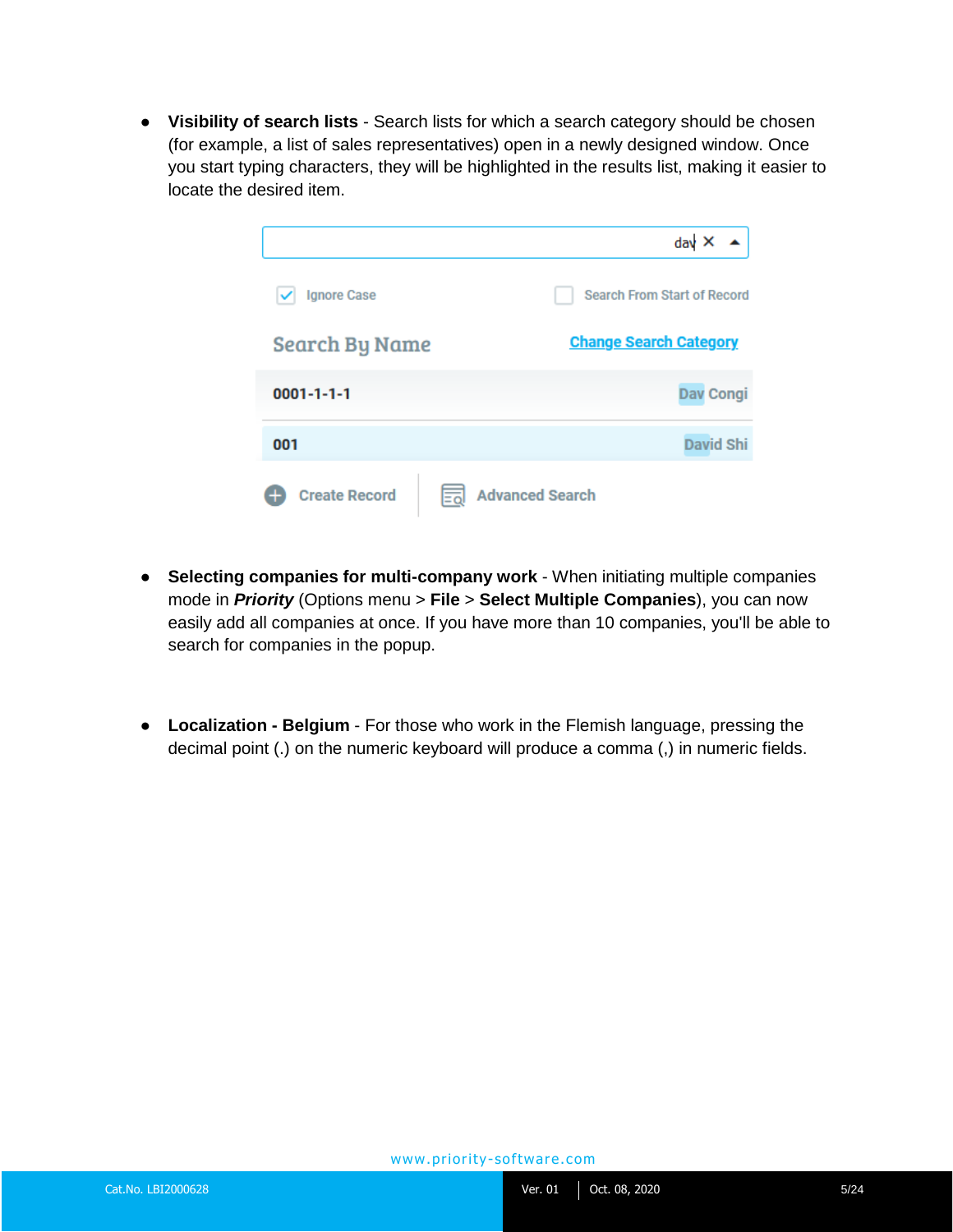### <span id="page-5-0"></span>**Priority Mobile**

● **Catalogue View** - Visual part catalogue view on your Priority Mobile app!

We understand that certain sales representatives out in the field have different needs when it comes to opening sales documents in the system from their mobile device. They initially go over the part catalogue with the customer, decide what to order, and finally create the order itself.

In *Priority*, it is customary to open a new document, select a customer, and then go on to filling out the items, quantities and prices.

So, to better accommodate different needs for different users, we added a new catalogue view to Priority Mobile. This view includes the item's picture, price, and stock availability, along with additional customizable information.

This new view is currently available for price quotations, sales orders, shipping documents, and invoices.

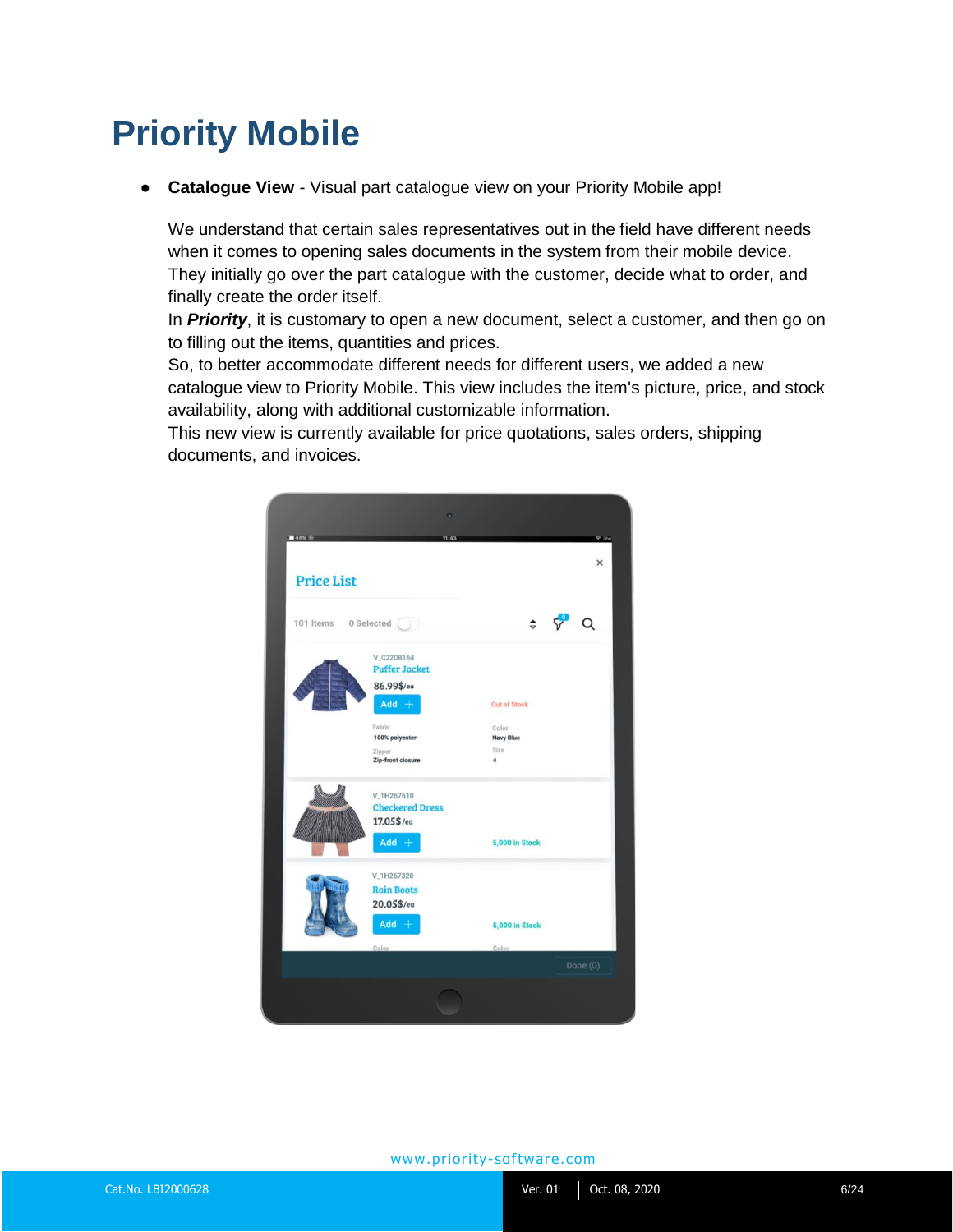When opening a new document (e.g., price quotation), you can choose whether to view the part catalogue based on a customer price list or the system's **Base Price List**.

You'll be able to filter results by part families, part numbers, or typing part of the item description. After selecting items and quantities for each item, the items will be added to the document.

In *Priority*, a new **Catalog View** sub-level form was added to the **Price List** form. There you can see all the items in the price list that can be viewed in the new visual catalogue on the app. Items are defined for this view in the **Part Families** form.

Read about how to start working with the visual catalog in the **[Applications Generator](https://support.priority-software.com/#/kb/LBI2000561/English)** [SOP.](https://support.priority-software.com/#/kb/LBI2000561/English)

● **Identify user location** - You can now identify users' location while they are using a mobile app (e.g., when delivering a package to a customer). Their location is saved in the **History of Statuses** sub-level form of various documents in *Priority* as soon as they change a document's status on the app.

Start tracking your users' location by defining specific forms that require tracking location in the **Applications Generator**. Once set up, mobile users will be able to access those forms, only if they have enabled location services for the app.

Working with location ID is supported by the **Identify Location** system constant (GPSLOCATION).

To complete the settings required to work with location ID follow the [Applications](https://support.priority-software.com/#/kb/LBI2000561/English)  [Generator](https://support.priority-software.com/#/kb/LBI2000561/English) [SOP.](https://support.priority-software.com/#/kb/LBI2000561/English)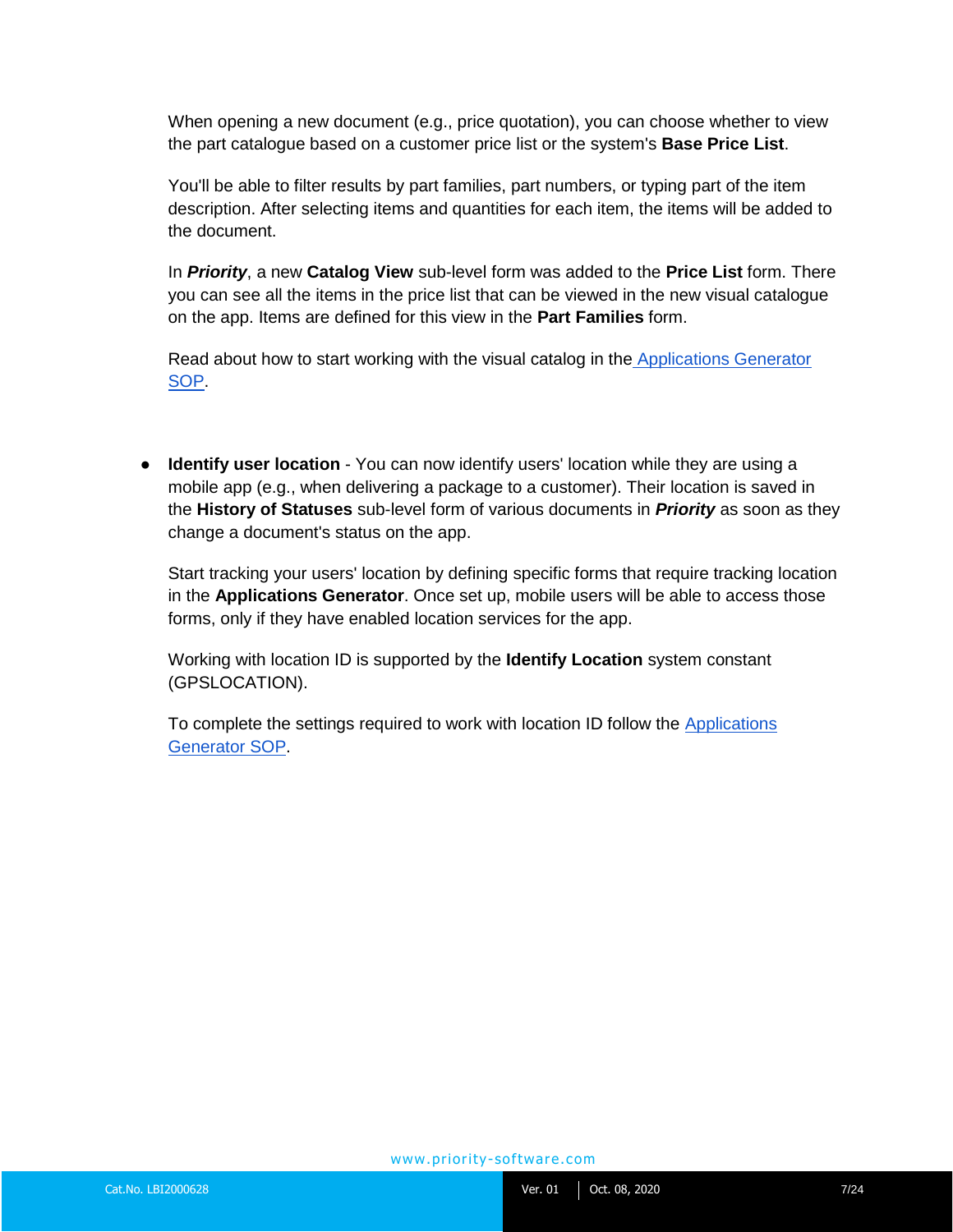- **Save default search directly from your mobile** You can now save a default search for a form, using your mobile app as well.
	- Do it by saving new or existing search settings as the default search.
	- Once the default search is set up in the app, it will also be saved on the *Priority* desktop.



#### ● **Quick access to forms and actions**

- To allow quick identification of unique forms, we replaced the **Attachments**, **Remarks**, and **Internal Dialogue** sub-level forms with dedicated icons on the upper right of the screen. Clicking on an icon will open the relevant sub-level form.

The form's **Action** menu button is now located at the bottom of the screen for easy access.

|               | <b>Remarks</b>                          | <b>Attachments</b> |
|---------------|-----------------------------------------|--------------------|
| <b>Status</b> | < Sales Order<br><b>Save &amp; Next</b> | <b>Save</b>        |
|               | Draft $\sim$<br>Order Items<br>Main     | 0                  |
|               | Customer Number *<br>100005             | Internal dialogue  |
|               | Customer Name *<br><b>Bruer Bill</b>    |                    |
|               | Contact<br>Gery Cohen                   | $\checkmark$       |
|               | Date *<br>06/09/20                      | 曲                  |
|               | Order *<br>SO20LN000016                 |                    |
|               | Due Date<br>16/07/20                    | 曲                  |
|               | $1/150$ ><br>K                          |                    |
|               | <b>Actions menu</b>                     |                    |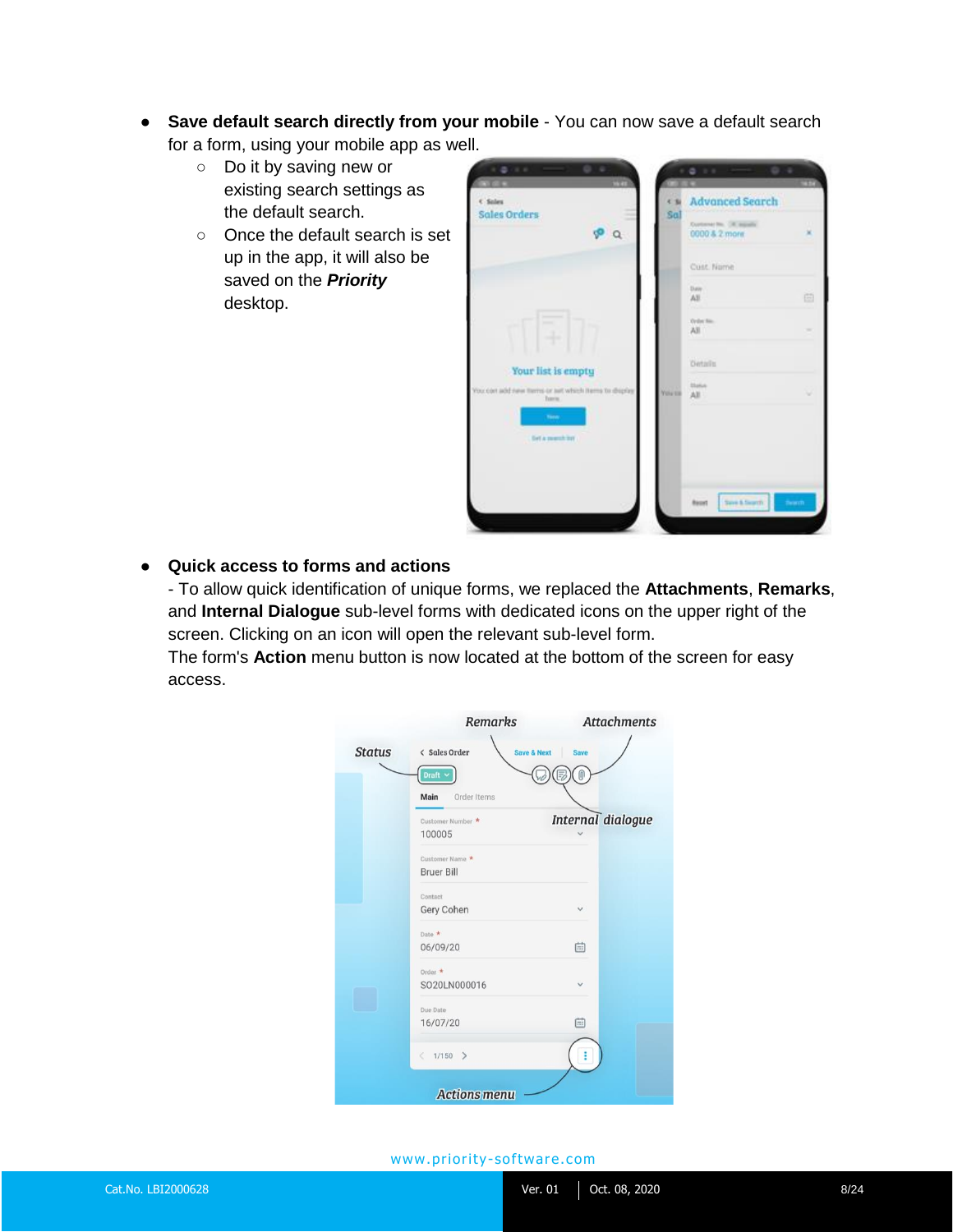● **Sub-level form visibility** - We made slight changes in the sub-level form for usability reasons. The action (**+**) button was changed to the **Add +** button, which is used for adding new items, and search

results filtering options will only appear when the sublevel form has more than 10 lines.



● **See all part numbers in search** - You can now see all items in choose lists of items in various documents (even if they were not linked to the specific customer/vendor) by clicking the **Show More** button in the search window (similar to Ctrl+F6 in *Priority*).

| 10:50 AM $%$                        | $\texttt{\#} \boxtimes \texttt{\#} \texttt{\#}$ |
|-------------------------------------|-------------------------------------------------|
| $\langle$ New<br><b>Part Number</b> | Show More                                       |
| Search Part Number                  |                                                 |
| <b>Part Number</b>                  | Description                                     |
| 001                                 | Pique Uniform Polo<br>Dress                     |
| 002                                 | <b>Twill Cargo Jacket</b>                       |
| 003                                 | fair Isle Cardigan                              |
| 004                                 | Full Zip Fleece                                 |
| ロ<br>$\langle$<br>GIF               | 訚                                               |

● **Searching in choose lists** - We will now find the sequence of characters searched in the middle of a word and not just in the beginning.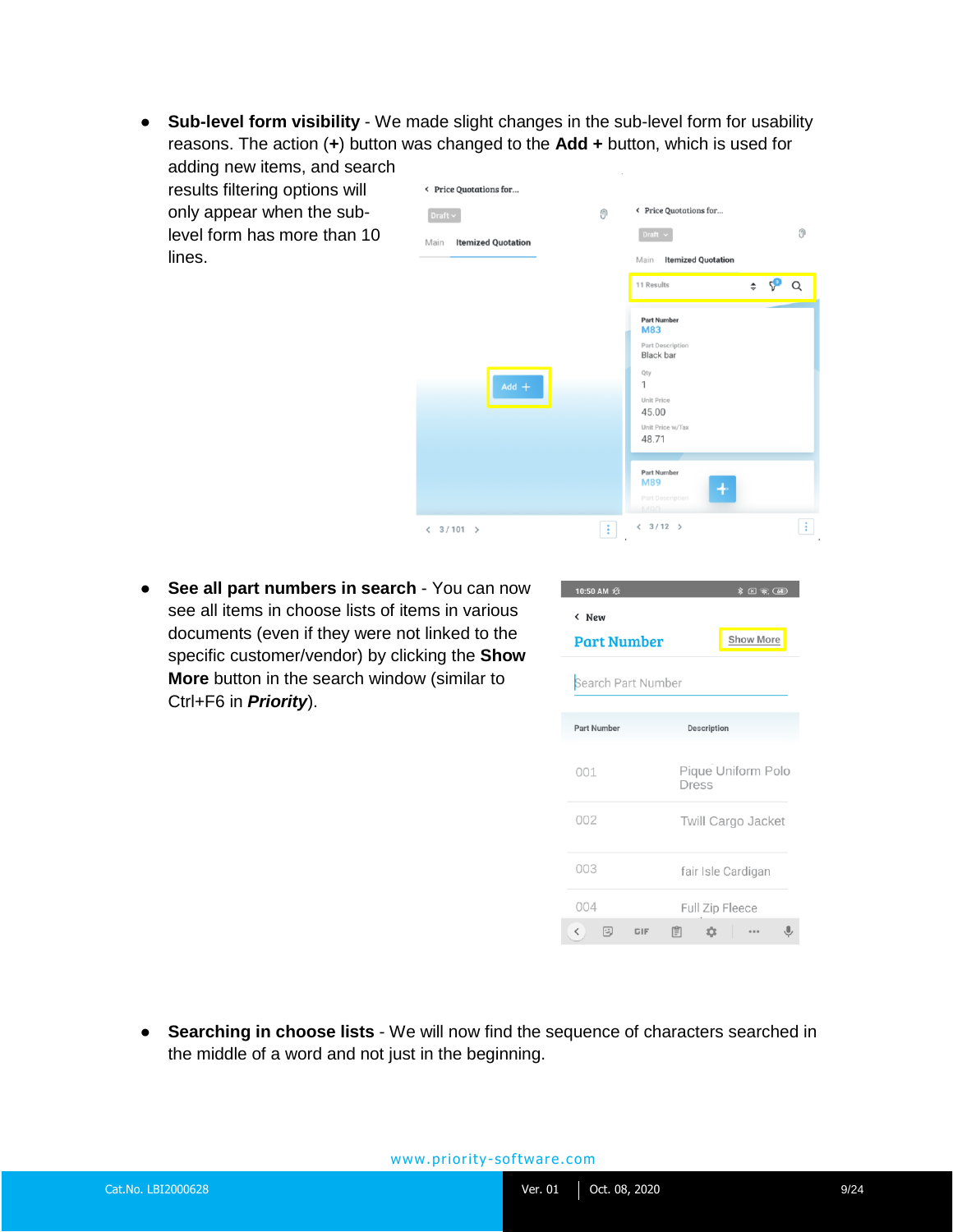### <span id="page-9-0"></span>**Financials**

#### <span id="page-9-1"></span>**Revenue Recognition\*\*** 1

**Priority** is proud to launch a new module that continues to deepen the tools we offer in the areas of accounting management: Revenue Recognition, based on the ACS 606 standard.

The new module allows you to:

- Define types of contract obligations by choosing a revenue recognition rule and timing to the sold items.
- Identify contract obligations They are reflected in the system both as sales orders and as sales invoices, for cases where the sales process in the system begins directly from the invoice.
- Determine fair value. Relevant for sold items that have several components with different natures of recognition. For example, for software licensing that includes a software component and a maintenance component, you'll be able to determine the value of each component out of the value of the entire contractual obligation.
- Create a revenue recognition plan Any contractual obligation will automatically become a revenue recognition planning record as soon as the contractual obligation changes to a status that affects revenue recognition. The planning will be updated as events that affect it occur, such as billing, delivery, percentage of progress update, etc.
- Recognize revenue When running the **Recognize Revenue** program, the system will make a journal entry that will transfer the relevant sums according to the recognition plan from a deferred income account to an income account.
- Produce a revenue recognition forecast and recognized revenue report.

#### <span id="page-9-2"></span>**Other Enhancements and Features in Financials**

- **Closing fiscal periods by subsidiaries**  You can now close fiscal periods for one or more subsidiaries. Read more information about fiscal periods in the [link.](https://support.priority-software.com/#/kb/LBI2000593/English)
- **Extending the functionality of the Meter Billing Module for crediting** Define a meter as one whose readings are specifically used for crediting customers, that is, a meter whose reading will form the basis for producing a credit memo for the customer. When calculating the charge for the meter reading, the result will be a negative sum, resulting in customer credit. Red more information in the **SOP**.

 1 \*\*The Revenue Recognition module will be released as an add-on by 10/31/20.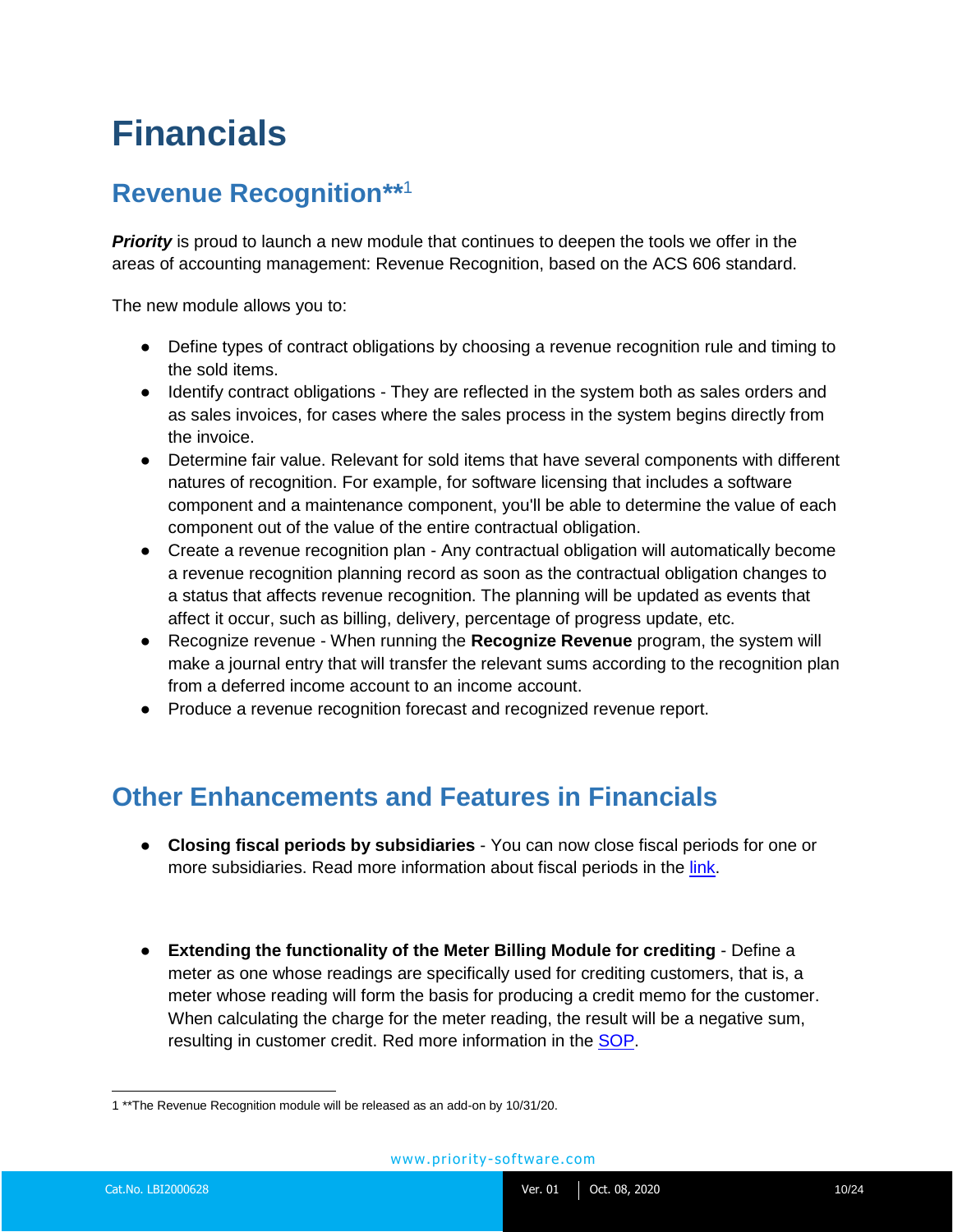- **Charge for the installation day in a service contract** Use the new financial constant **BillContInstDay** to define whether or not to charge the customer for the installation day.
- **The start date for calculating service contract's payments** With the new **ContBillDate** financial constant, you can choose from which date to start calculating payments for a service contract - from the contract's start date or the date of the device installation.
- **One-sided reconciliations in the ledger and bank accounts worksheets** When reconciling entries in an account that do not have matching entries (i.e., reconciling lines on only the credit or only the debit side) and defining a target account for the adjustment entry -- all the dates and references for the adjustment entry to be created will be taken from the original transaction, unless you mark the new **Refs from TargetAcct** checkbox in the program input.
- **Journal entry migration** From now, when importing journal entries, you can import two new fields: the target income account number and the activity date.
- **Reconcile invoices based on bank statements** After loading bank statements, you can select a paying customer for the bank statement line and manually mark invoices as paid. The result is reconciliations, both in the books for the customer account and for the bank statement line.
- **Localization - Belgium** After loading bank statements in the CODA structure format, the new **Prep Receipts by Bank Statement** program lets you generate receipts automatically based on customers' payments, according to the invoice reference numbers in the file. The result is reconciliations, both in the books for the customer account and for the bank statement line.

In loading in unstructured format, you can select the paying customer against the bank line and mark the invoices as paid manually. The rest of the process of creating the receipt will be done automatically, as detailed above

● **Localization - UK** - We now support sending extended anti-fraud headers according to HMRC's requirements. Make sure you download and run the HMRC Anti-Fraud add-on from the **Downloads** folder in Priority's [Customer Zone.](https://www.priority-software.com/customer-zone-2/) For further instructions, click [here.](https://support.priority-software.com/#/kb/FQ17000068_E/English)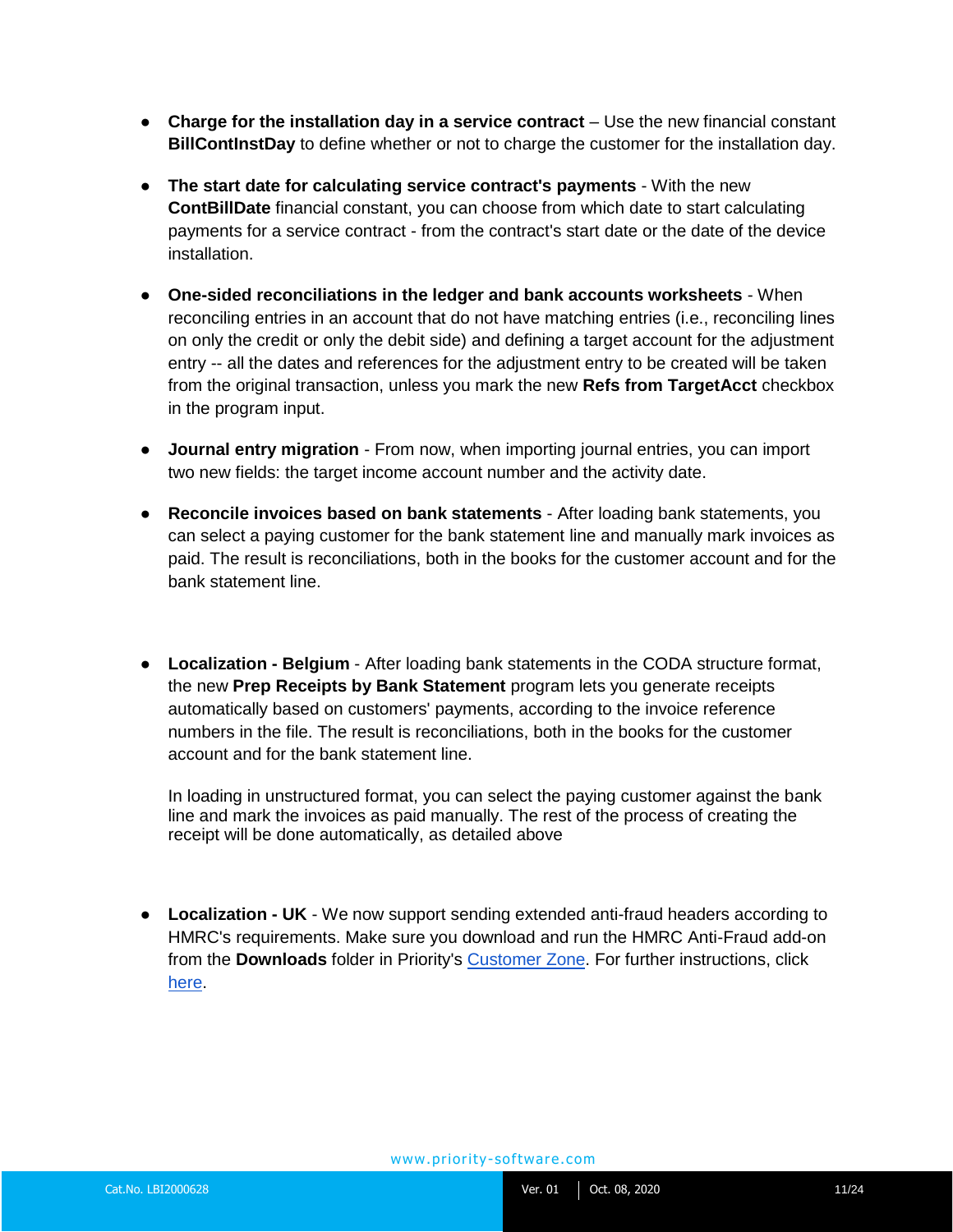#### <span id="page-11-0"></span>**Priority Payments**

- **Early payment discount**  We now support working with early payment discounts for your end customers who pay via Click2Pay or in the Payments Portal.
- **Generate partial credit for customers** You can partially credit a customer, that is, return money directly to the customer's credit card up to the original receipt's sum, when linking the original receipt in the Payments Portal.
- **Payment by direct debit in the Payments Portal** Your end customers can now securely set up a direct debit with your business, without having to provide credit card details by phone or email.
- **Pro forma invoice clearing support** We now support clearing pro forma invoices from your mobile similarly to clearing sales invoices.
- **ACH Bank Transfer** US businesses can now receive funds via ACH bank transfer as part of the Priority Payments module.
- **Invite contacts to Priority Payments** You can now send email invitations to contacts to use the Payments Portal with the new **Invite to Payments Portal** program in the **Contacts** form.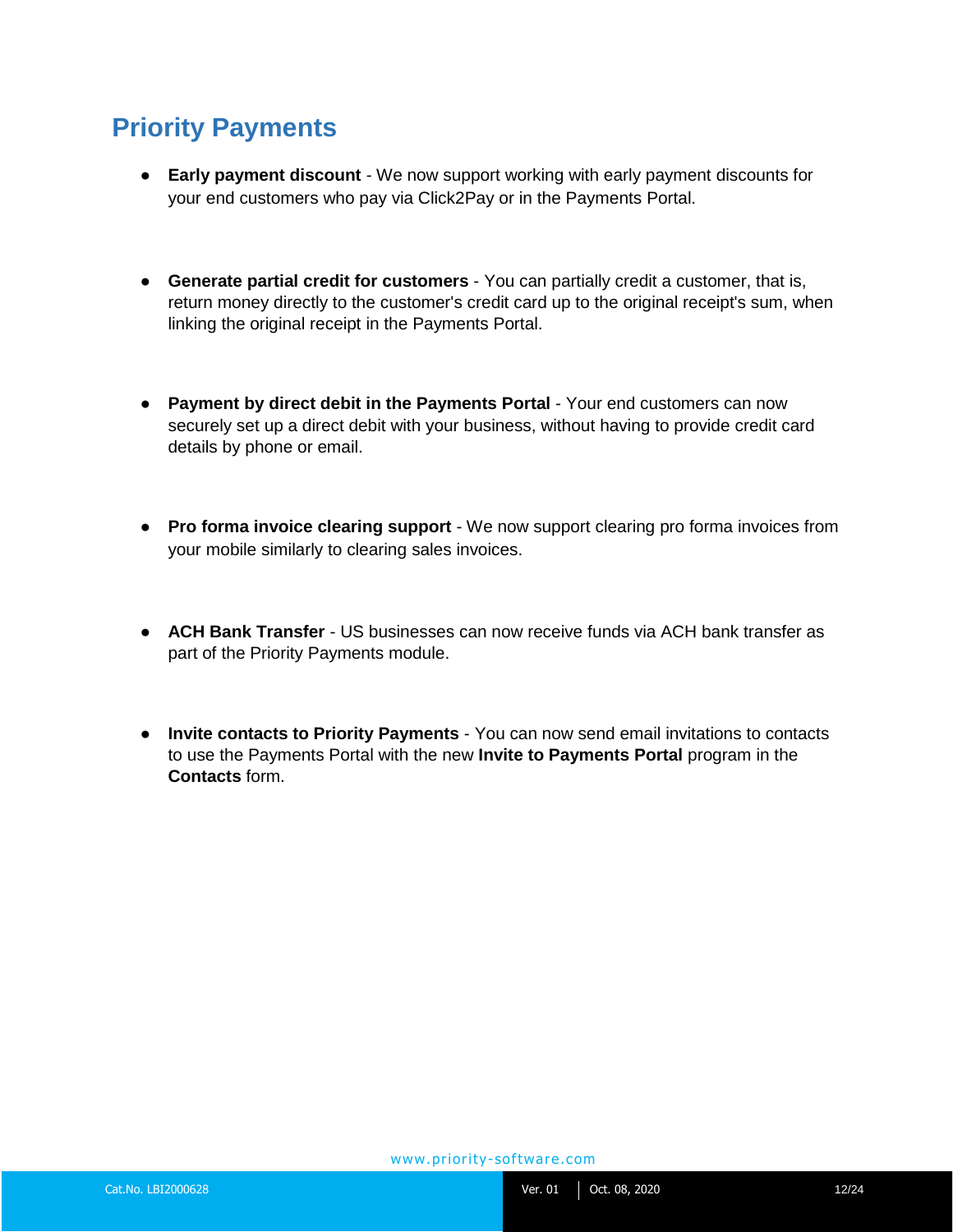### <span id="page-12-0"></span>**Sales**

- **Click2Sign - Approve documents online -** Your end customers can now approve documents with their signature online. This way, they don't have to print documents, hand sign them, scan, and return them by email. The approved documents are automatically saved in *Priority* in the document's attachments sub-level form, and there is no need to save them manually. This applies to **Price Quotations**, **Sales Orders**, **Customer Shipments**, and **Sales Invoices**.
- **New quick processes for opening documents** To streamline your workflow, we've added more options for opening documents based on other documents.
	- You can now **create a multi-Shipment invoice from a blanket sales order**, for when the blanket sales order is billed in advance.
	- Now you can also **open an over-the-counter invoice from a sales order**, from the sales order's list of Actions.
	- We have also added the option to **create a customer return based on an overthe-counter invoice**.
- **Identify shipping documents for which returns were made** Use the new **Final with Return** checkbox in the **Status for Shipping Documents** form to set a new status for final documents for which returns were made. This way, you can easily identify shipping documents with returns (instead of seeking them in the **Return Documents** sub-level form).
- **Changing sales reps. after creating invoices -** You can now change the sales representative in a sales order even after an invoice was created. The change does not affect sales reps' commission and discounts, and it does not change the name of the sales rep in the invoice. This change is recorded in the order's **History of Changes**.
- **Price Lists' Valid List Date field -** The **Valid List Date** field's name in the **Price Lists** form was changed to **Price List Valid From** to more accurately represent its meaning – the date from which the price list is valid.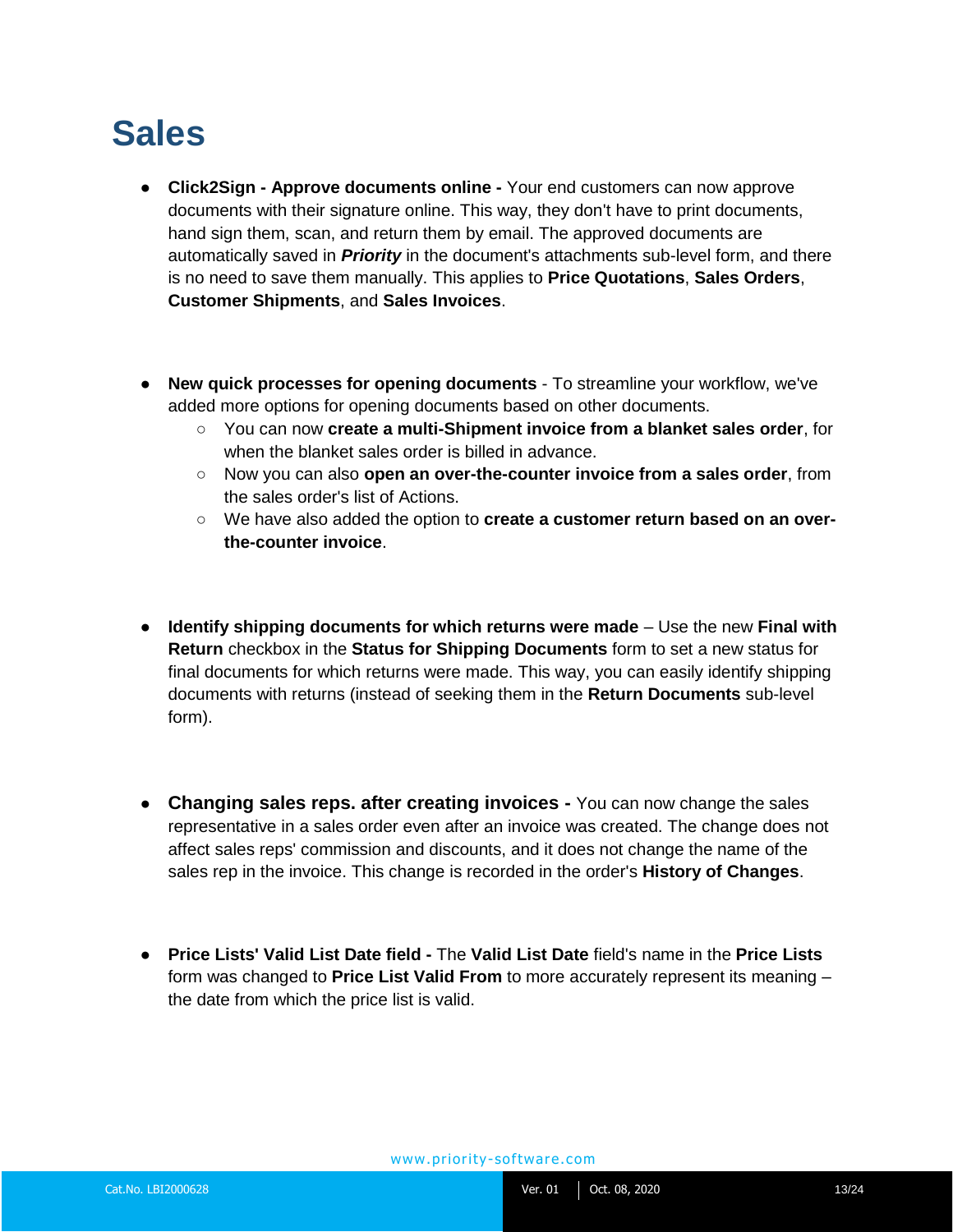#### <span id="page-13-0"></span>**Rentals Module**

- **Bank standing orders for rentals** We now support billing rentals via standing orders in a bank as part of our fast billing process (relevant for Israel and the USA).
- **Renting unserialized items**  You can now rent unserialized items.
- **Price lists for rentals** You can create price lists designated for use in rentals. Just mark the new **Rental Price List** checkbox in the **Price Lists** form.
- **Send and receive items collectively for one rental** You can now send and receive multiple items for a rental with one click. To do so, use the new programs **Ship Items** and **Return Items** from the list of Actions in the **Rentals** form. To ship or return items for one rental line, use the **Ship/Return Item for Line** program from the **Rental Items** sublevel form.
- All of these new features are also available for customers in version 20.0 via add-on installation.

### <span id="page-13-1"></span>**Dropshipping**

- **Recording multiple vendor invoices for the same order** We now support recording several vendor invoices for one sales order.
- **Marking purchase orders in the dropshipping process** From now on, when you open a purchase order from a sales order in the dropshipping process, all those involved in the purchase order (for example, order authorizers) will see an indication that this is an order in the dropshipping process.
	- We have added the **Dropshipping** checkbox to the **Purchase Order Types** form.
	- When you open a purchase order based on a sales order in the dropshipping process, the **Purchase Order Type** field in the purchase order will be filled in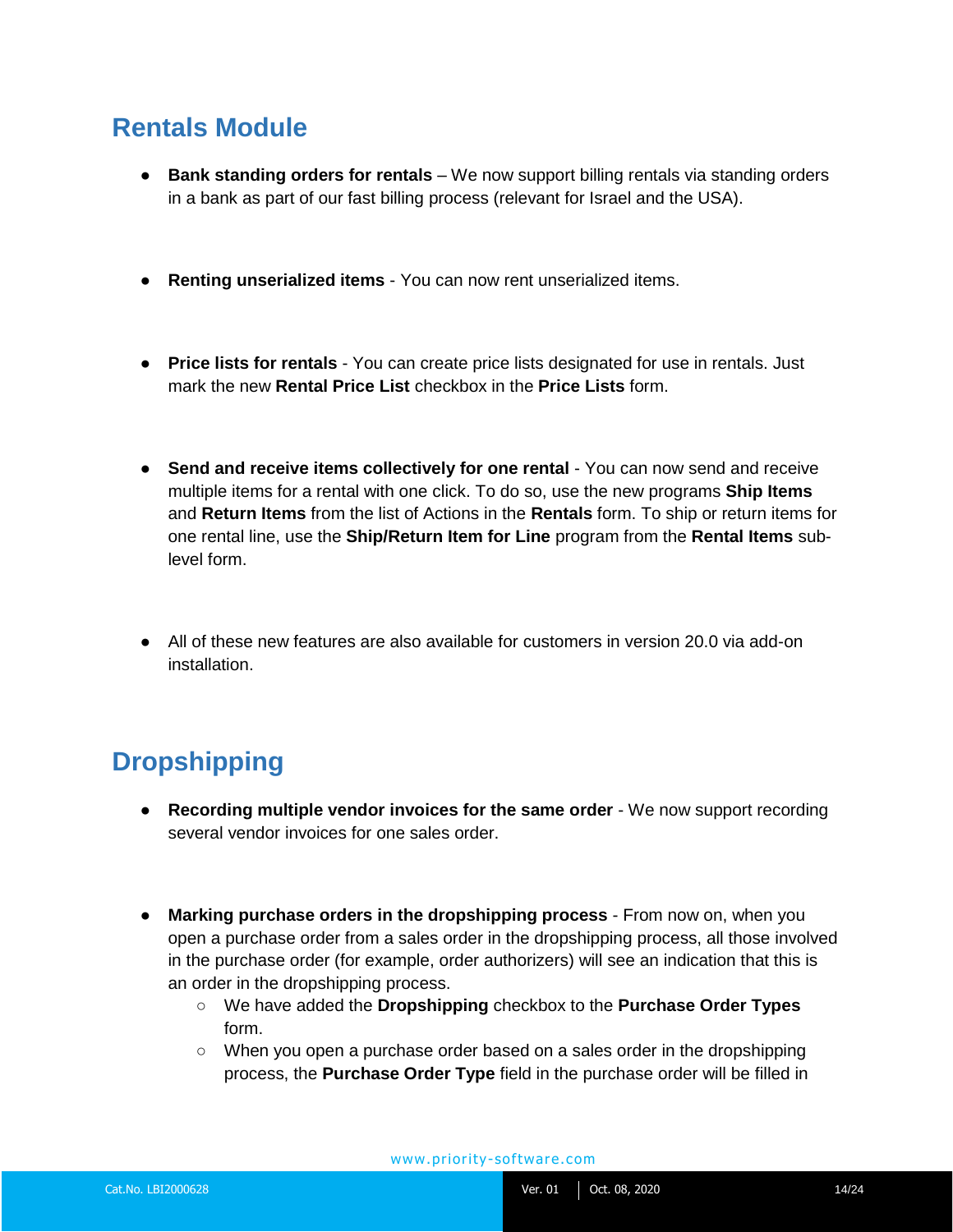automatically according to the type of order marked for **Dropshipping** (in the **Purchase Order Types** form).

- **Delivery address in the dropshipping process** When opening a purchase order from a sales order in the dropshipping process, the shipping address is copied from the sales order to the purchase order. From now, if no address is set in the **Shipping Address** sub-level form of the sales order, we will copy the address from the sales order's **Customer Details** sub-level form to the purchase order.
- For more information on working with dropshipping, read our **SOP**.

## <span id="page-14-0"></span>**Purchasing**

- **Creating a multi-GRV invoice from a blanket purchase order** You can now create a multi-GRV invoice from a blanket purchase order.
- **Comparing documents** You can now compare prices and quantities of different documents of the purchase process using new reports located in the Action menu of each document:
	- From the **Multi-GRV Invoices** form you can compare the document to a purchase invoice and a GRV.
	- From the **Vendor Invoices** form you can compare the document to a purchase invoice.
	- From the **Goods Receiving Vouchers** form you can compare the document to a purchase invoice.

You can also run the **Compare Invoice to P.Order&GRV** report also from the main menu.

● **Discrepancies in Multi-GRV Invs. report** - This report now also includes lines of purchase invoices that do not appear in the linked GRV, the **Part Description** field, and the **Unit Price** in the invoice and GRV. In the program input, you can set a maximum amount below which the report will not treat the amounts as differences between the invoice and the GRVs.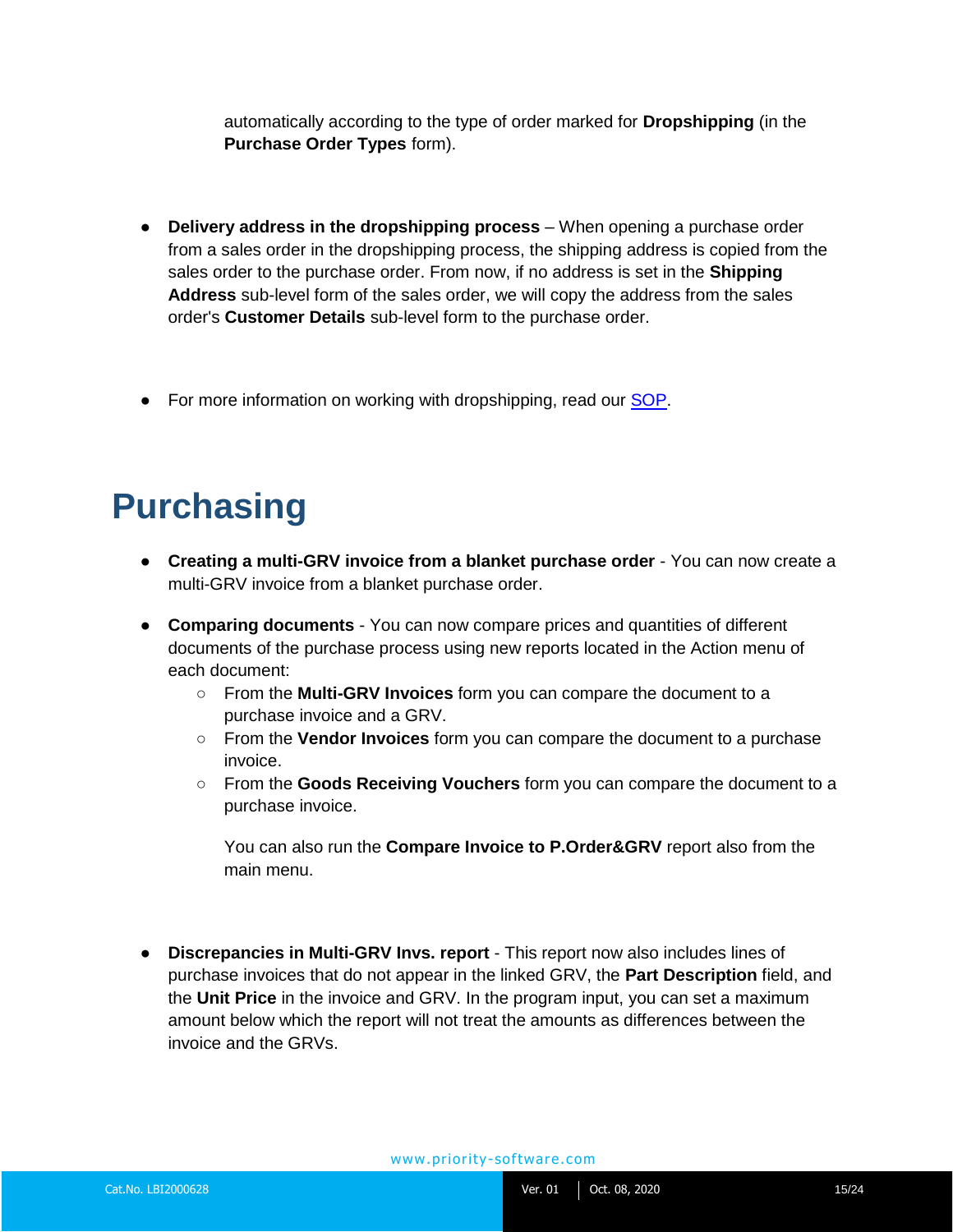#### <span id="page-15-0"></span>**Lists of Authorizers**

- **New authorizer lists** You can now work with authorizer lists in the **Blanket Purchase Orders**, **Vendor Invoices**, and **Multi-GRV Invoices** forms, similarly to working with authorizer lists in the **Purchase Demands** and the **Purchase Orders** forms.
- **Authorizer lists' currency** You can now define an authorizer list with a currency that is not the system's primary currency.
- **Authorizers list authorization method** With the new **Authorization Method** field that was added to various authorizer lists forms, you can now choose the authorization method of each list:
	- $\circ$  A list in which all authorizers have to sign, no matter the order of the authorizers.
	- A list in which all authorizers have to sign according to the order of the authorizers.
	- $\circ$  A list in which once a high-amount authorizer has signed, there is no need for the lower-amount authorizers to sign.
- **Canceling email notifications to authorizers** You can now cancel the generic messages sent to the next authorizer in the authorizer list. Cancel them by marking the **Cancel Email to Auth** checkbox in the relevant authorizer list.
- **Preventing double authorization** Use the new **Prevent Double Auth** checkbox (in the **Order Authorizers** and the **Blanket Purchase Ord Authorizers** forms), to block one user from authorizing a document more than once (for those cases in which one authorizer is also defined as an alternate authorizer of another user).
- **Notifying authorizers whose authorization was canceled -** When changing the status of a document to a status marked for **Cancel Round of Authorizers,** all the authorizations that were given will be revoked. The user who made this change and all the authorizers whose authorization was canceled will receive an update.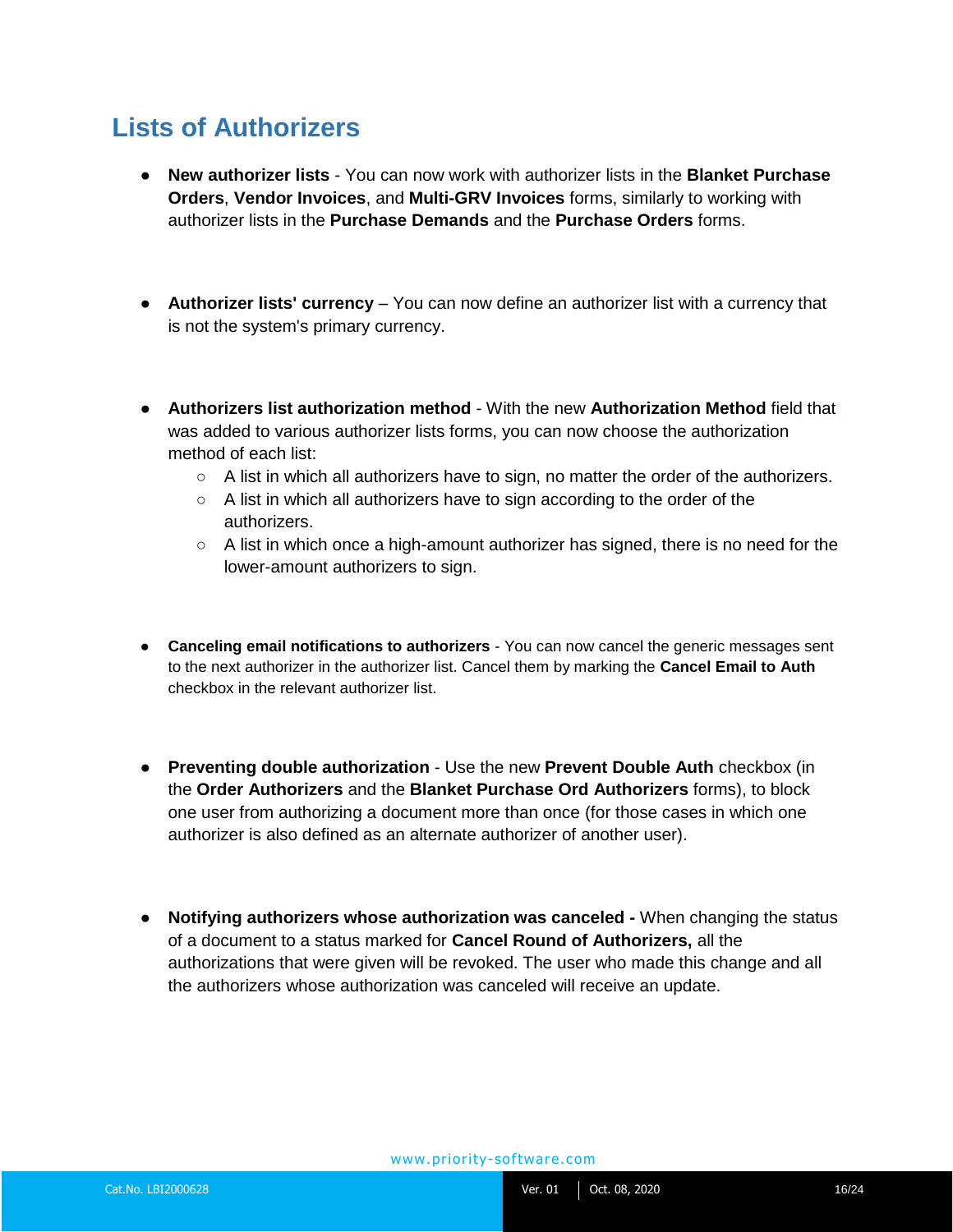- **Replacing a user in an authorizer list of open documents** Use the new program **Replace User in Docs for Auth** to replace a user in authorizer lists of open documents awaiting the user's signature.
	- You can also run this program from the existing **Replace User** program.
- **Locate authorizers in open documents** With the new **Locate Authorizer in Open Docs** report, you can identify open documents that a specific user in an authorizer list must sign. Use this report to make sure that users authorize documents awaiting their approval, for instance, before going on an extended vacation or leaving altogether.
- **History of Changes** This sub-level form was added to the forms: **Authorizer List for Purchase Orders**, **Authorizer Lists for Purchase Requisitions**, **Blanket Purchase Orders Authorizer Lists**, **Purchase Invoice Authorizer Lists**.
- **Authorizing blanket purchase orders** Similar to authorizing purchase demands and purchase orders, you can now authorize **Blanket Purchase Orders** using the new **Authorize Blanket Purchase Order** program in the form's list of actions.
- **Comparing authorizer lists between multiple companies** Use the new **Compare Authorizer List** reports to compare authorizer lists between multiple companies. These reports show the lists of **Purchase Demands**, **Purchase Orders**, **Purchase Blanket Orders**, and **Purchase Invoices**.
- **Authorizer cycles in printing formats -** You can now display the round of authorizations in various printing formats. This applies to **Purchase Demands**, **Purchase Orders**, **Blanket Purchase Orders**, and **Vendor Invoices**.

For more information on working with authorizer lists see the **SOP**.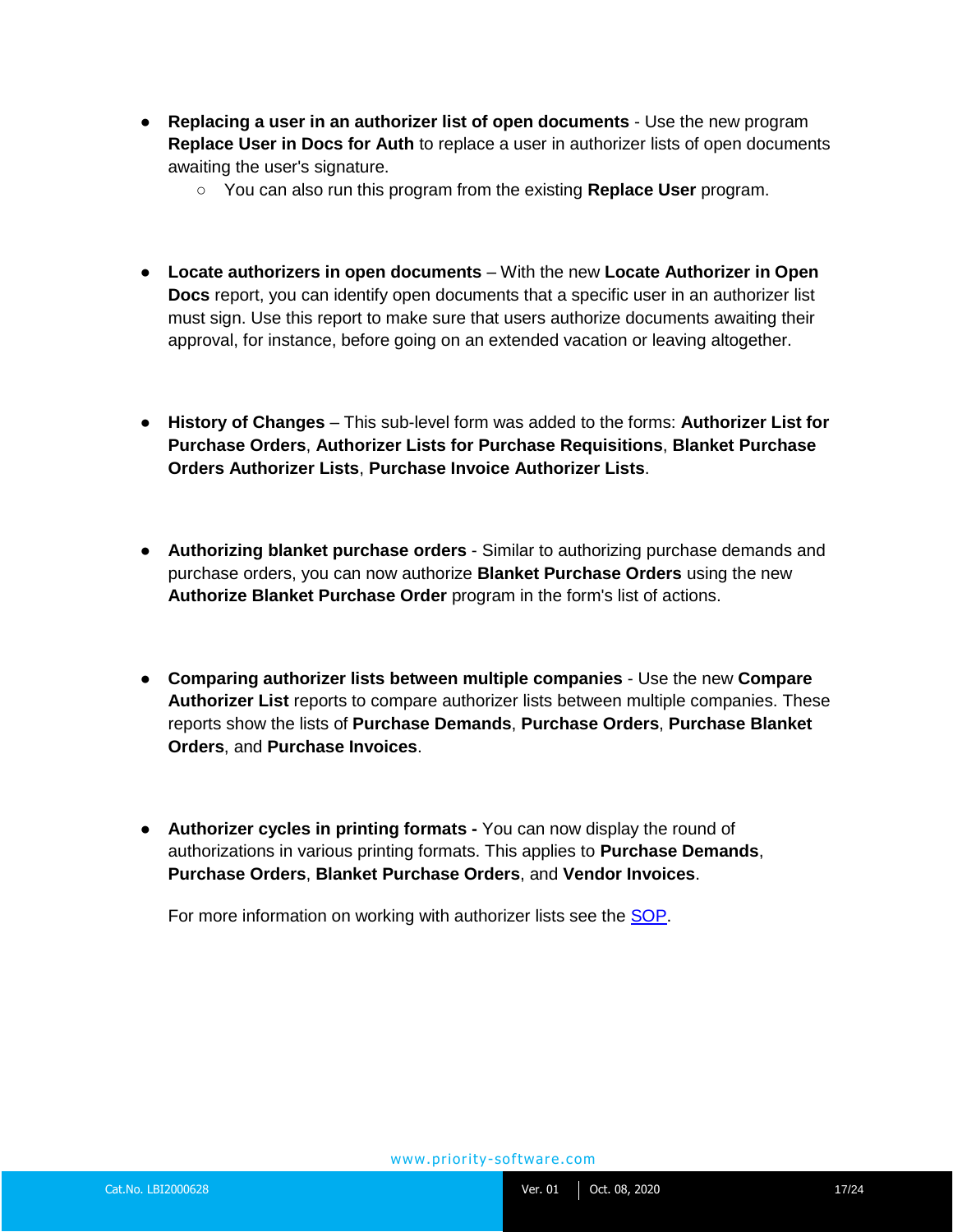### <span id="page-17-0"></span>**Inventory**

● **Label printing -** We are excited to introduce a new *Priority* collaboration with **NiceLabel** - an innovative and advanced cloud solution for label printing.

You can now print labels without a local installation in all workstations. You only need one installation in the company's network.

In addition, with NiceLabel, you will be able to:

- Choose the printer from *Priority* easily
- Set up a printer for each label
- Send labels to printers directly from your phone using Priority Mobile app
- Inspect in real-time the compatibility of the data sent to the label with the data format defined in the label (for example, that a barcode field can only have a numeric string of 13 characters)
- Get a clear indication within the *Priority* user interface about the success and failure of printing and the reasons for it

See more information about [installing NiceLabel](https://support.priority-software.com/#/kb/LBI2000547/English) and [printing labels](https://support.priority-software.com/#/kb/LB140154/English) in *Priority*.

- **Transferring warehouse inventory** Transferring warehouse inventory has never been easier. You can now transfer the inventory balances of an entire warehouse to another warehouse with the new **Transfer Warehouse Inventory** program.
- **Inventory journal for warehouse by bin report** The **Inventory Journal for Wrhs/Bin** new report is similar to the **Inventory Journal for Warehouse** report, but it is detailed by bins.
- **Hiding prohibited items for sale or purchase in part search**  Items with a status not marked as **Can be Ordered-Sales** or **Can be Ordered-Purch** on the **Statuses for Parts** form will not appear in the search list of the **Item** field in the following forms: **Price Quotations for Customers**, **Sales Orders**, **Purchase Demands**, and **Purchase Orders**.
- **Using the Auto Recording of Serial Nos. form** Customers who work with the **ISerialTrans** logistics constant set to 1 can now use the **Auto Recording of Serial Nos.** form, a sub-sub-level form of various inventory documents.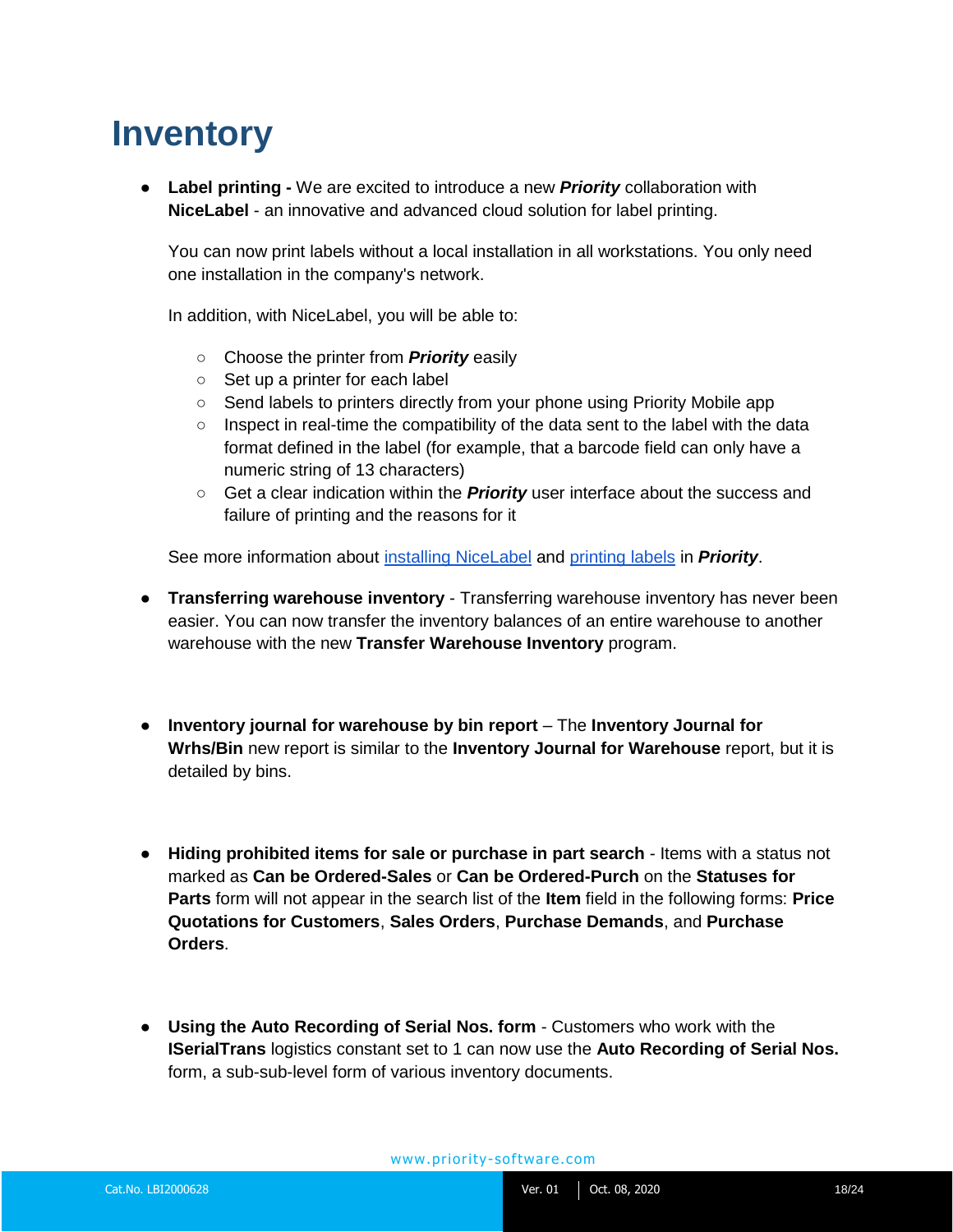- **Detailed Check Inventory by Serial Nos. report** You can now generate the **Check Inventory by Serial Nos.** report with a detail of the serial numbers that participate in the report. Use the new **Level of Detail** field in the report's input.
- We added the **Lot/Work Order** field to the **History of Components** form (a sub-level of the **Catalogue of Parts w/Serial Nos**. form).
- **Registering the same vendor lot number to different items** You can now register the same vendor lot number to different items.
	- Customers who work with the **PLotByVendor** logistics constant set to 1 or 2, can record the vendor lot number as it came from the vendor, and the system will automatically generate the internal lot number with a unique suffix if necessary.
- We added the **Parent Serial Number** field to the **Customer Shipments** > **Shipped Items** form.
- The **Accounting Family** field was added to the **Interim Table-Parts** form.

### <span id="page-18-0"></span>**Warehouse Management System (WMS)**

● **Recommendation for replenishing/storing items in specific bins** - The **Put Strategies** form has a new checkbox called **Preferred Bins Only**. When running a wave and selecting a put strategy that is marked as **Preferred Bins Only**, the system will recommend replenishing/storing an item only in the bins listed in the **Preferred Warehouse Bins for Part** form (formerly called **Possible Warehouse Bins for Parts**), a sub-level of the **Part Catalogue** form.

The relevant waves are: Put Wave by Inventory, Put Wave by Document, Replenishment Wave for Inventory, Replenishment Wave for Orders, Replenish Wave for Order.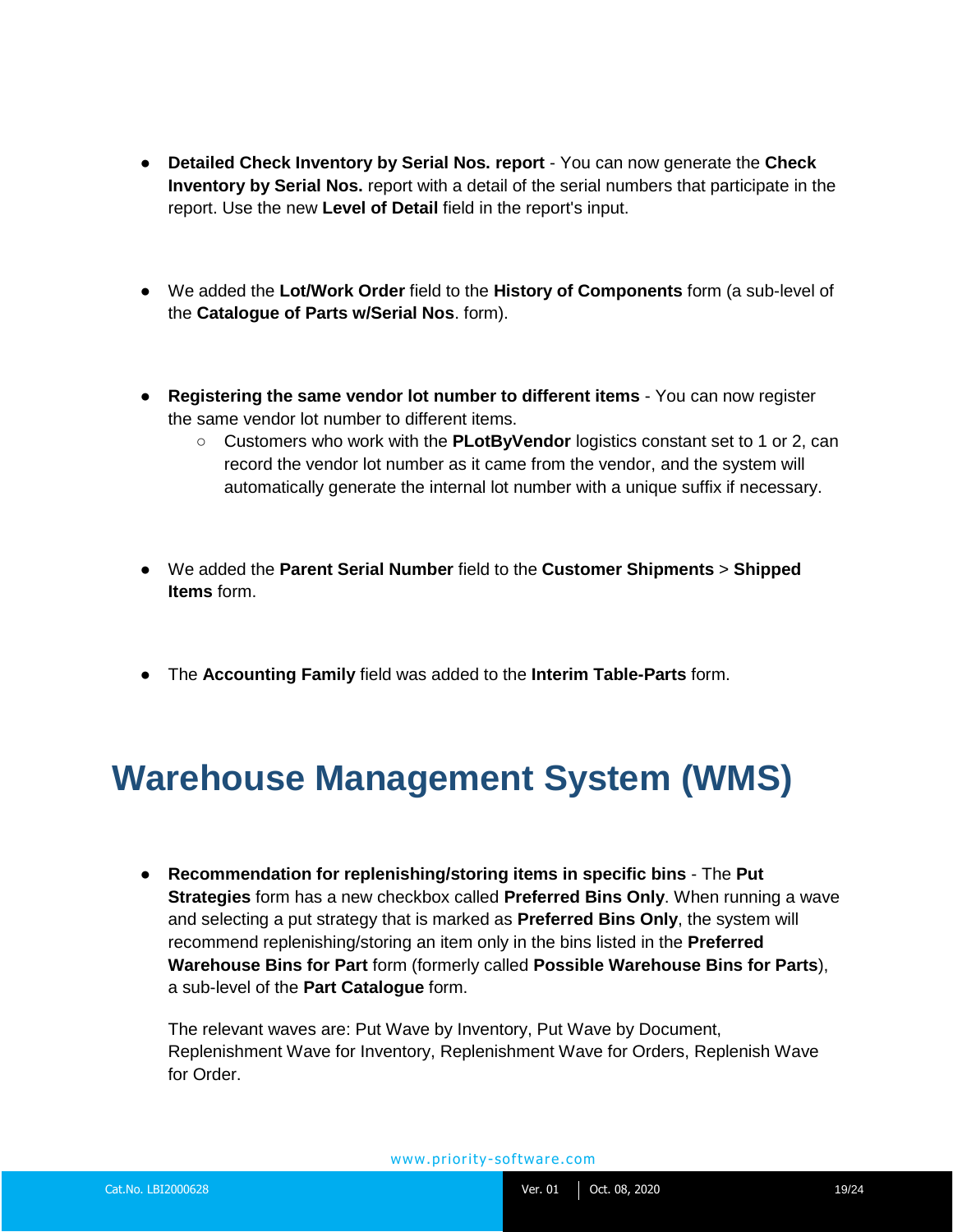- **Create a replenishment wave for sales orders while separating items lines according to the order's lines** - the **Create Replenishment Wave (Ords)** and **Create Replenish Wave for Order** programs can open separate warehouse task lines for each of the order's item lines (instead of grouping by items). Use this option by marking the **Sep. Part per Ord Ln** checkbox when running the programs. Read more information in the [SOP.](https://support.priority-software.com/#/kb/LBI2000611/English)
- We added a new checkbox named **Split by Zone-Pick** to the **Task Splitting Methods** form. If you run a pick wave and select a splitting method marked in this checkbox and select a main zone, the warehouse tasks will be split according to zones belonging to the main zone selected in the input.
- **Setting up pick waves in TTS**  You can now set up pick waves to run in the **Tabula Task Scheduler** using the **Definitions for Automatic Waves** form (similar to the replenishment waves).
- **Reset order lines' statuses when canceling warehouse tasks** we added a new checkbox named **Reset Ord.ItemStatus** to the **Statuses for Warehouse Tasks** form. When canceling a warehouse task marked in this checkbox, it deletes the status of the order line.
- When using the **Create Issues to Kit Wave** program, you can now select multiple warehouses in the **For Floor Warehouse** field. This will open several warehouse tasks in one run (each warehouse will have a separate warehouse task).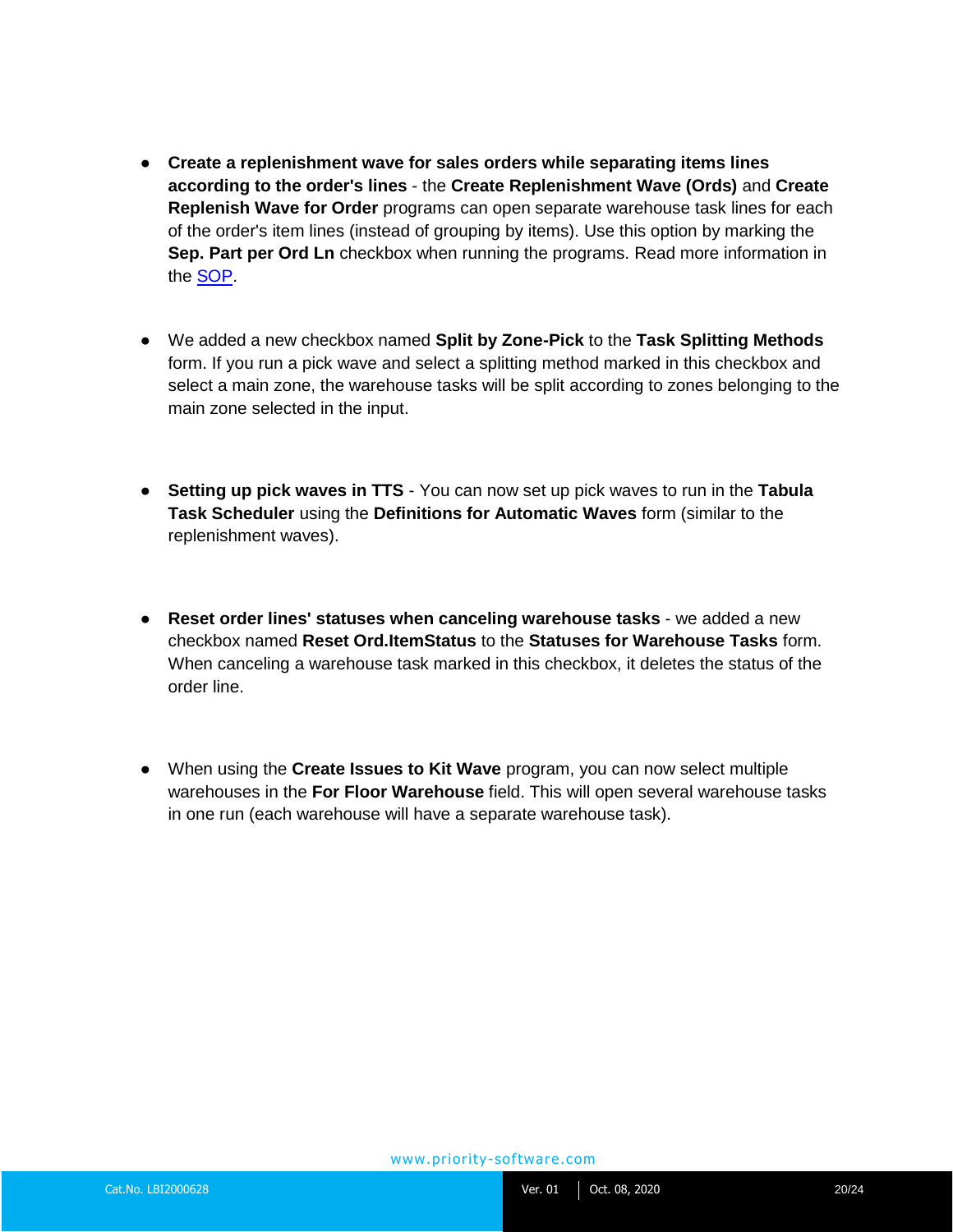### <span id="page-20-0"></span>**Production**

- **Recommending issuing inventory when replacing an item in a BOM**  Once replacing an item in a BOM, you can define that the system will first recommend issuing the old item before issuing the inventory of the new item. Set it by marking the **Use Alternate First** checkbox in the **Alternate Parts** sub-level form of **Parts**. See more information in the [link.](https://support.priority-software.com/#/kb/FQI2000374_E/English)
- **MRP by BOM for order line**  From now on, when running MRP, if a BOM is defined for the order line, the MRP will refer to the order line's BOM and not to the BOM from the **Part Catalogue** form. The MRP will open the work order according to the BOM in the order line (this work order will be reserved for the order line via the **Anchor to Orders**  checkbox in the **Work Orders** form). When releasing the work order, the **Kit List** sublevel form will be filled according to the order line's BOM.
- **Comparison of BOM Revisions** The name of the report was changed to **BOM Comparison**, and you can now run the report for unapproved BOMs as well.
- **Revisions authorizers lists** You can now set up separate authorizers lists for **Part Revisions** and **BOM Revisions** with the help of the **Part Revisions Authorizers** and **BOM Revision Authorizers** forms.
- **Defining an alternate authorizer in additional authorizer lists** You can now define an alternate authorizer in the following authorizer lists: **Part Revisions Authorizers, BOM Revision Authorizers**, and **ECO Authorizers**.
- **Part's last operation** You can now see the last operation (production step) reported for a part during the production process in the **Operation/Pallet** field in the **Catalogue of Parts w/Serial Nos.** form.
- **Working with a demand range = 0 in purchased items**  When working with purchased items (type R), you can set **Demand Range = 0** on the **Purchase/MRP Parameters for Part** form. As a result, the MRP's purchase planning program will open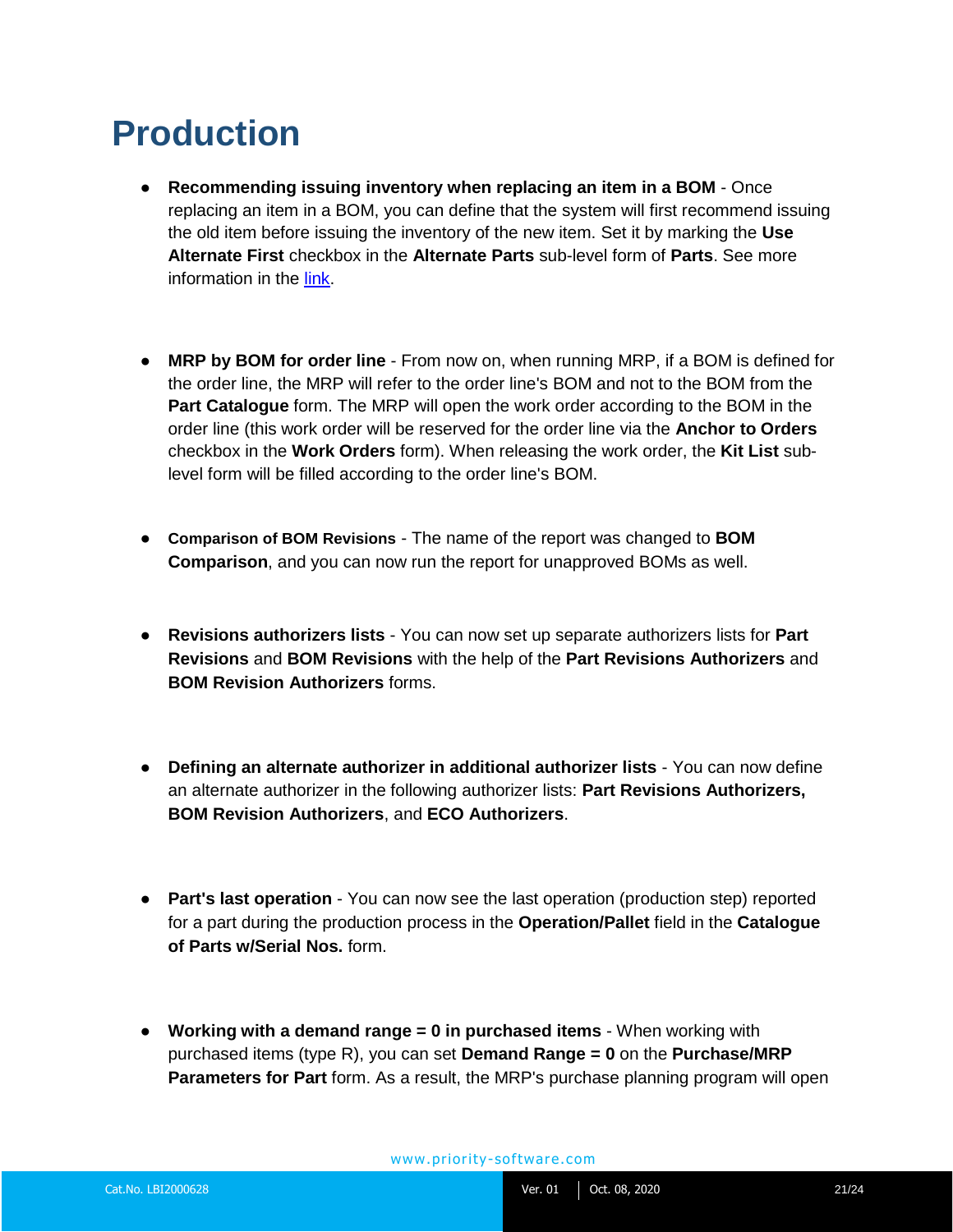separate purchase demand lines for parts from different sales orders for the same delivery date.

- **Unplanned Work Orders report** Use the new report to see all the work orders the MRP program did not plan in its last run.
- **Planned Work Orders with Balance report**  Use the new report to see all the work orders the MRP program planned in its last run in which the work order sum is larger than the part's demand sum.
- **Closing work orders with rejected parts** Use the new **Rejects Dropped** checkbox in the **Operations** form if you want the system to take into account rejects in this operation when checking whether or not it should close the work order. That is, the work order will be closed when the reported quantity (including rejects) reaches the quantity required for the work order.

### <span id="page-21-0"></span>**Global**

#### <span id="page-21-1"></span>**Italy\*\*** 2

**Priority** is proud to present our newest localization for Italy. The localization includes:

- A set of infrastructure data suitable for working in Italy for our customers opening a new Italian company in the system. The data includes VAT codes, VAT groups, VAT exemption reasons, and withholding VAT codes.
- A full translation of the system to Italian.
- Split payment support.
- VAT report (Registro IVA) in several formats:
	- Detailed report for sales and purchases
	- Summarized report for sales and purchases
	- Accumulated report

 2 \*\* The localization for Italy will be released as an add-on by 12/31/20.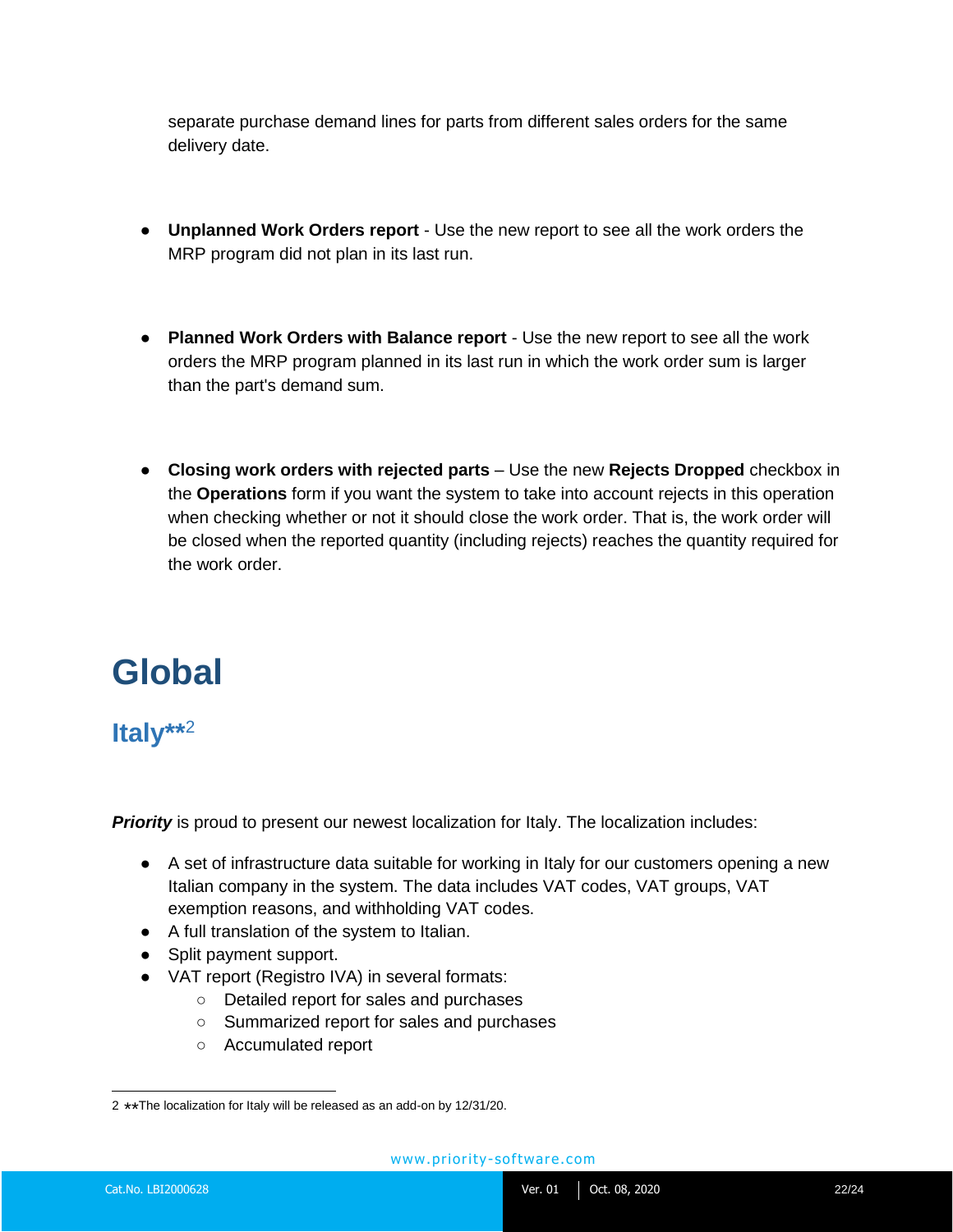- A printing format that includes all the previous formats
- Esterometro file producing a file of invoices that were not submitted electronically
- Intrastat file producing a file for uploading to the customs authorities website
- Frequent Exporter regulation support:
	- Manage plafond for Frequent Exporter
	- View plafond utilization for Frequent Exporter
	- Trade with a Frequent Exporter
- CONAI regulation support:
	- Defining packaging materials and their prices
	- Reporting packaging materials of overseas purchases
	- CONAI report that details the number of packaging materials used and the total VAT payable. This report is the basis for reporting to CONAI.
- In addition to all the above, the Italian localization includes the complete European package.

### <span id="page-22-0"></span>**System Maintenance and Others**

- **Work without plug-in** You can now work on the Web interface without enabling the plug-in, except for the cases listed in the [link.](https://support.priority-software.com/#/kb/LBI2000555/English)
- **Copying attachments from one document to another** With the new form **Copy Attachments to Documents Definitions**, you can set whether attachments are copied automatically when you open one document from another. For example, you can set that when opening a sales order based on a price quotation, the attachments to the quotation will be added automatically to the sales order.
- **Comparing constants among multiple companies**  Use the new **Multi-company Constants Report** to compare the values defined for various constants among multiple companies
- **Extension of document number** From now on, you can extend document numbers even if documents based on a specific numeration template were already created in the system. Use the **Extend Document No.** program in the **Document Numeration Templates** form. The program is especially useful in case you have reached the maximum number in the document's numeration template and need to extend the number to continue working.